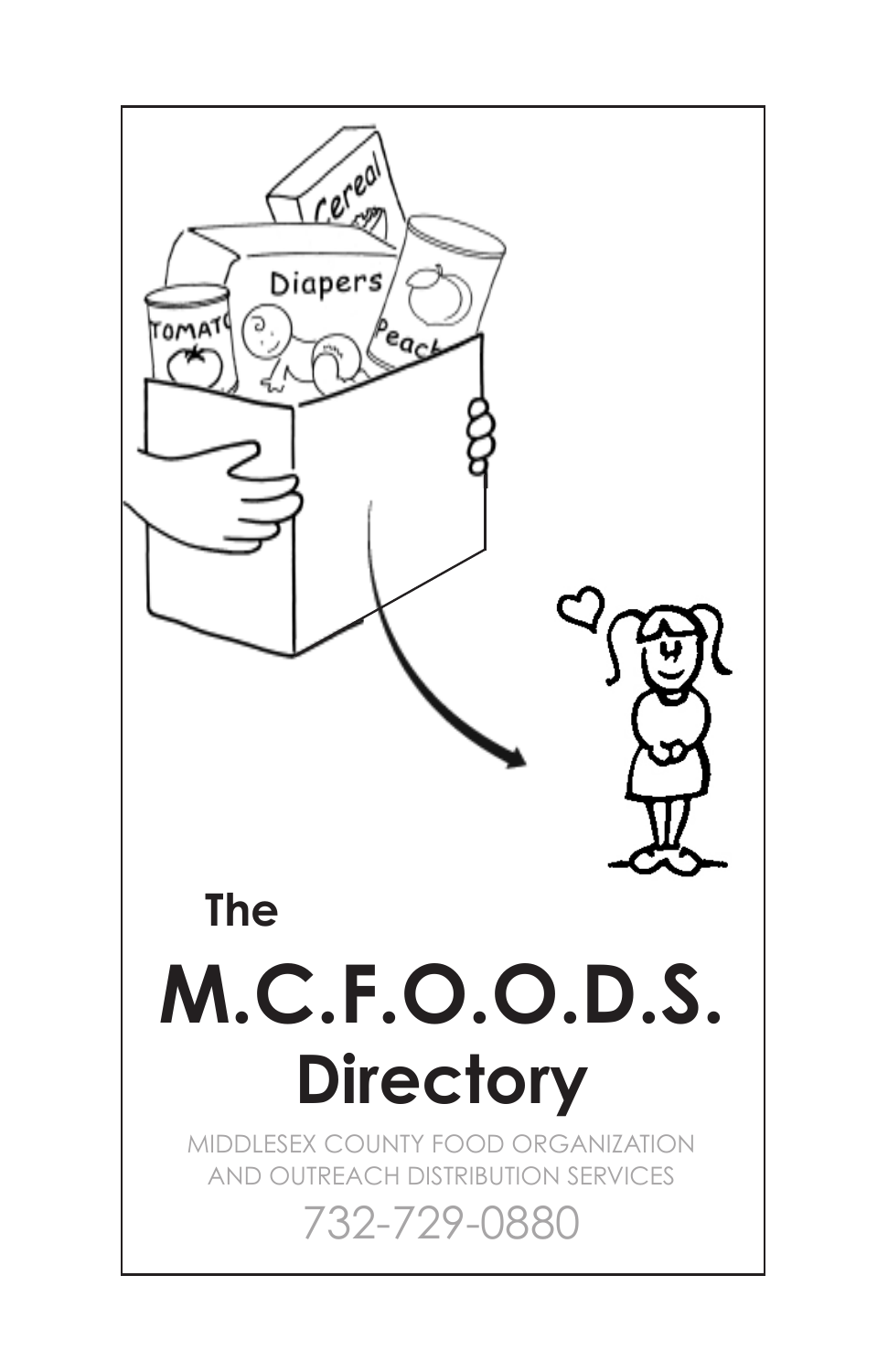## INTRODUCTION

To help achieve local food security and provide access to nutritionally adequate food and other basic necessities to all residents in Middlesex County, at all times, the Middlesex County Food Organization and Outreach Distribution Services (M.C.F.O.O.D.S.) was created in 1994. Assisting in this fight to ease local hunger, the Middlesex County Board of Chosen Freeholders and the Middlesex County Improvement Authority (MCIA) have been working with M.C.F.O.O.D.S. to coordinate food drives through schools, municipalities and corporate businesses.

Since long term, sustainable, development-oriented approaches are necessary to meet the community food needs, many government and non-profit agencies and organizations, churches, schools and businesses have formed a partnership to help achieve our goals. This directory includes a listing of many food pantries and soup kitchens throughout the County that offer assistance to Middlesex County Residents.

This directory will enable agencies, churches, municipal officials, police departments, etc. to have vital information at hand when asked for assistance by a Middlesex County resident. While this directory is not intended to be distributed to the public, it will provide information for the public.

All sites listed in the directory have given permission for their names to be included. If you know of other sites that wish to be included, please contact the coordinator at 732-729-0880 or complete and return the questionnaire at the back of the book.

1683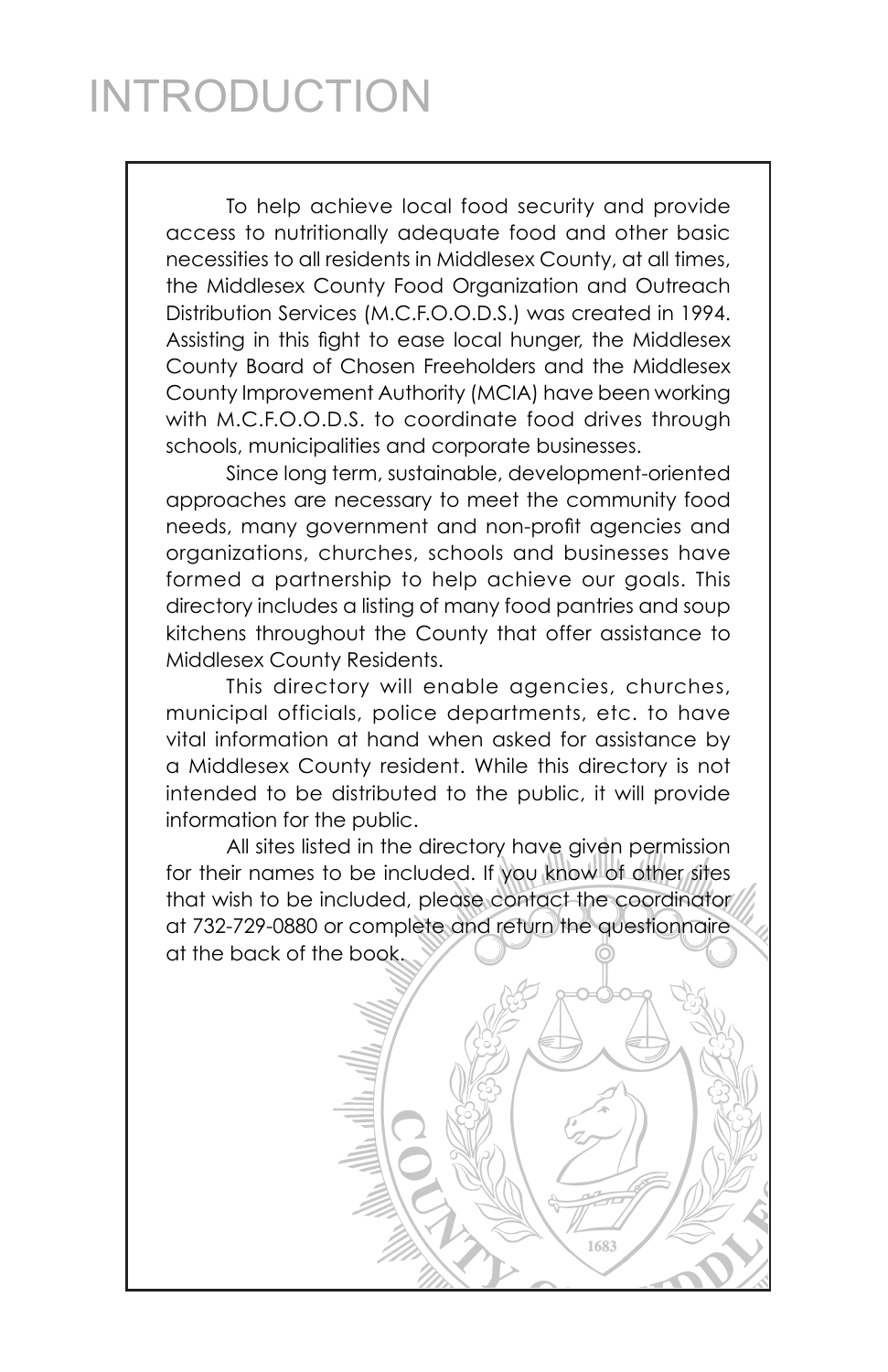|                       | S BY TOWN                                    | Page |
|-----------------------|----------------------------------------------|------|
| <b>CARTERET</b>       | Calvary Baptist Church                       | 5    |
|                       | Carteret Christian Worship Center            | 5    |
|                       | <b>Favor Ministries</b>                      | 9    |
|                       | Kosher Food Bank of Carteret                 | 15   |
|                       | Living Water Family Outreach                 | 15   |
|                       | St. Joseph's Parish,                         |      |
|                       | Society of St. Vincent De Paul Food Pantry   | 21   |
| <u>CRANBURY</u>       | First Presbyterian Church of Cranbury -      |      |
|                       | <b>Skeet's Food Pantry</b>                   | 10   |
| <b>EAST BRUNSWICK</b> | The Crisis Room at                           |      |
|                       | Aldersgate                                   | 24   |
| <b>EDISON</b>         | Community Presbyterian Church                | 7    |
|                       | Guardian Angels Church -                     |      |
|                       | Society of St. Vincent De Paul               | 12   |
|                       | Hands of Hope at St. James Episcopal Church  | 12   |
|                       | New Beginnings Church of the Nazarene        | 16   |
|                       | St. Paul's Evangelical Lutheran Church       | 22   |
| <u>HELMETTA</u>       | St. George's Church                          | 21   |
| <b>HIGHLAND PARK</b>  | A Better World Café                          | 4    |
|                       | <b>Highland Park Food Pantry</b>             | 13   |
| <u> JAMESBURG</u>     | Jamesburg Presbyterian Church                | 14   |
| <b>METUCHEN</b>       | First Presbyterian Church of Metuchen        | 10   |
|                       | St. Francis Cathedral Social Concerns        | 20   |
| <b>MILLTOWN</b>       | Our Lady of Lourdes Church                   | 17   |
|                       | Jewish Family & Vocational Services of       |      |
|                       | Middlesex County                             | 14   |
| <b>MONROE</b>         | Jewish Family & Vocational Services of       |      |
|                       | Middlesex County                             | 15   |
|                       | Monroe Township Office on Aging              | 16   |
| <b>NEW BRUNSWICK</b>  | Bethel Church of God in Christ               | 4    |
|                       | Christ Church Episcopal                      | 6    |
|                       | Deliverance Prayer Revival Tabernacle Church | 7    |
|                       | Ebenezer Baptist Church Soup Kitchen         | 7    |
|                       | Elijah's Promise                             | 8    |
|                       | Emanuel Evangelical Lutheran Church          | 8    |
|                       | Five Loaves Pantry Store at Second           |      |
|                       | <b>Reformed Church</b>                       | 12   |
|                       | House of Manna, First Reformed Church        | 13   |
|                       | Puerto Rican Action Board - Family Workers   | 17   |
|                       | Puerto Rican Action Board - Preschools       | 18   |
|                       | <b>Salvation Army</b>                        | 18   |
|                       | St. John the Baptist Church -                |      |
|                       | Society of St. Vincent De Paul               | 21   |
|                       | Suydam Street Reformed Church                | 23   |
|                       | Tabernacle Baptist Church                    | 23   |
|                       |                                              |      |

The Moving Forward Self Help 

Center of New Brunswick **24**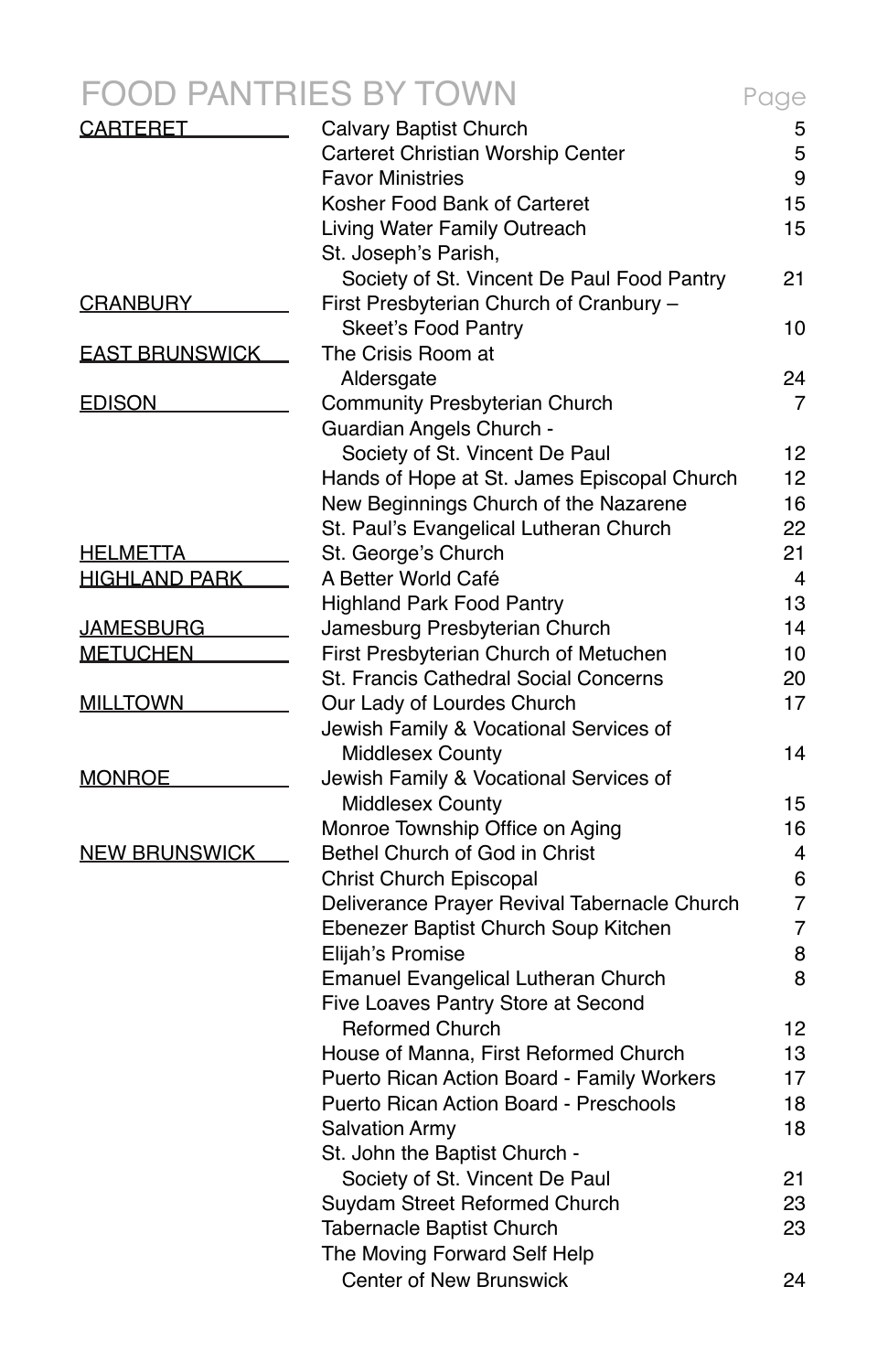## FOOD PANTRIES BY TOWN Page

| <b>NORTH BRUNSWICK</b>            | Community Church Fixer of Hearts                                      | 6        |
|-----------------------------------|-----------------------------------------------------------------------|----------|
|                                   | North Brunswick Township Food Bank                                    | 16       |
| <b>OLD BRIDGE</b>                 | Calvary Chapel Broken Loaves                                          |          |
|                                   | Food and Raiment                                                      | 5        |
|                                   | Old Bridge Township Food Bank<br>St. Lawrence SVDP Food Bank          | 17       |
|                                   |                                                                       | 22       |
| <u>PERTH AMBOY</u>                | Cathedral International - Mercy House                                 | 5<br>17  |
|                                   | Our Lady of Fatima Bread of Life Food Pantry<br><b>Salvation Army</b> |          |
|                                   |                                                                       | 18       |
|                                   | St. Peter's Episcopal Church<br>St. Vincent DePaul                    | 23<br>23 |
|                                   |                                                                       |          |
| <b>PISCATAWAY</b>                 | Faith Kitchen at Zon Hill Missionary Baptist Church                   | 9        |
|                                   | Fish, Incorporated                                                    | 11<br>14 |
|                                   | James O. Bryant Food Pantry                                           |          |
|                                   | Trinity Deliverance Tabernacle Church Food Pantry 24                  |          |
| <b>SAYREVILLE</b>                 | Faith Fellowship Ministries,                                          |          |
|                                   | <b>World Outreach Center</b>                                          | 8        |
|                                   | Sayreville Care & Share Food Bank                                     | 19       |
| <b>SOUTH AMBOY</b>                | First Presbyterian Church of South Amboy                              | 11       |
|                                   | St. Mary's Church Food Pantry                                         | 22       |
| <b>SOUTH BRUNSWICK</b>            | Abundant Life Christian Center                                        |          |
|                                   | "Living Waters"                                                       | 4        |
|                                   | South Brunswick Township Food Pantry                                  | 19       |
| <b>SOUTH PLAINFIELD</b>           | South Plainfield Social Services Department                           | 19       |
| <b>SOUTH RIVER</b>                | South River Food Bank                                                 | 20       |
|                                   | Union Baptist Church of South River Inc.,                             |          |
|                                   | Joshua Food Pantry & Community Resource Ctr.                          | 25       |
| <u>SPOTSWOOD</u>                  | <b>Churches United For People</b>                                     | 6        |
|                                   | St. Peter's Episcopal Church                                          | 22       |
| <u>WOODBRIDGE</u>                 | "Elijah's Bread" Fellowship Bible Church                              | 7        |
|                                   | First Baptist Church of Woodbridge                                    | 9        |
|                                   | First Congregational Church of Woodbridge                             | 9        |
|                                   | First Presbyterian Church of Avenel                                   | 10       |
|                                   | First Presbyterian Church of Iselin                                   | 10       |
|                                   | First Presbyterian Church of Woodbridge                               | 11       |
|                                   | Heaven's Helpers                                                      | 13       |
|                                   | Metro Park Assembly of God                                            | 16       |
|                                   | St. Cecelia's Food Pantry                                             | 20       |
|                                   | St. James Emergency Food Pantry                                       | 21       |
|                                   | Trinity Church Food Pantry                                            | 25       |
|                                   | Trinity Church Soup Kitchen                                           | 25       |
| NUTRITION PROJECT FOR THE ELDERLY |                                                                       | 26-27    |
|                                   |                                                                       |          |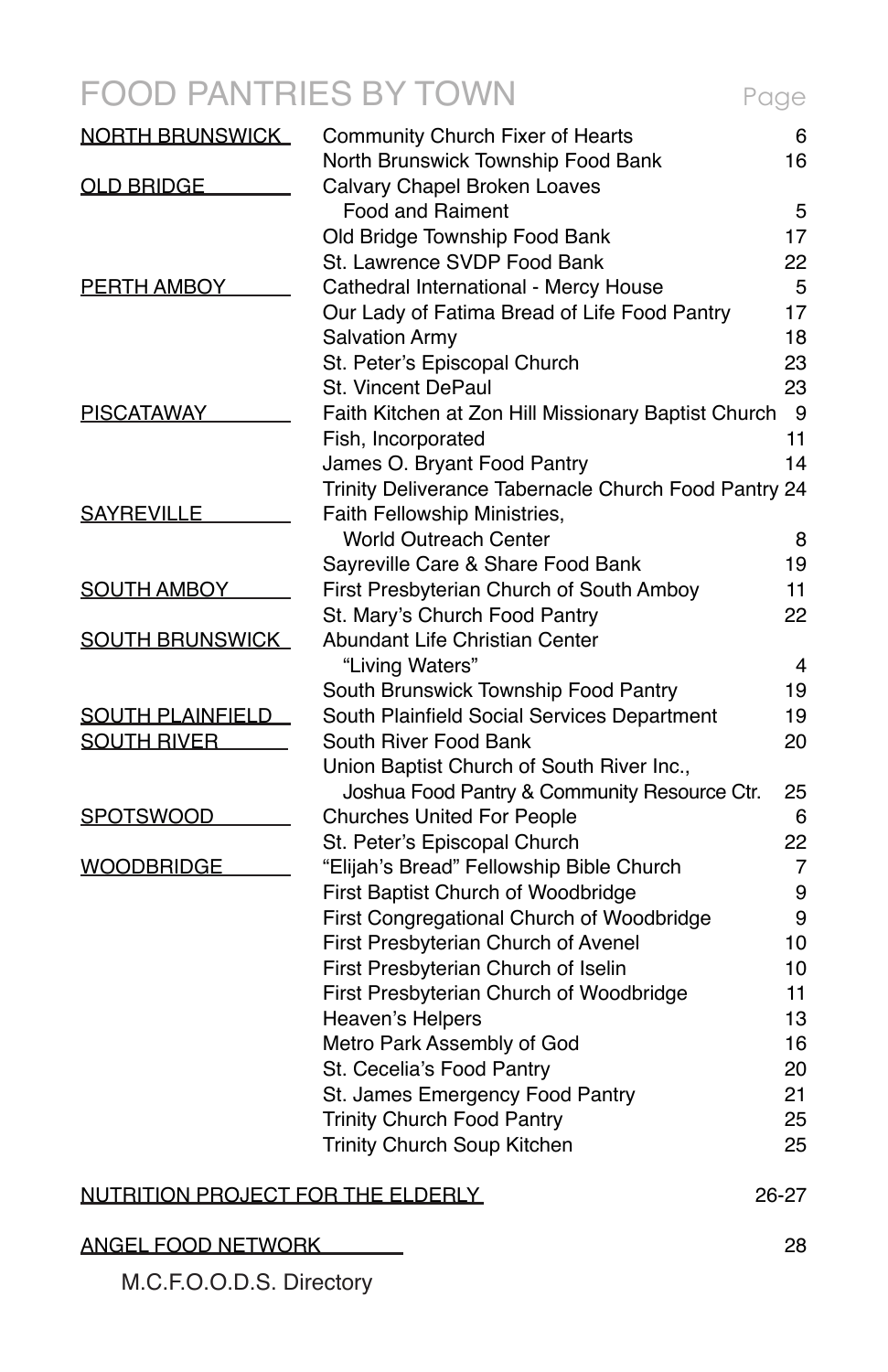## **A BETTER WORLD CAFÉ, HIGHLAND PARK**

Contact: Rachel Weston

Telephone: 732-510-1572 Address: 19 South 2<sup>nd</sup> Avenue Highland Park (in the Reformed Church) Hours of Operation: Monday-Friday 11:00 a.m.-3:00 p.m.

Community Cafe serving seasonal, local and organic foods. Open for the public. The "Pay A Fair Price" system allows patrons to create a plate that fits their budget, volunteer in exchange for a meal or enjoy the daily complimentary dish.

## **ABUNDANT LIFE CHRISTIAN WORSHIP CENTER, "LIVING WATERS"**

Contact: Vince Lombardi

Telephone: 732-355-0225 Church Address: 2245 Route 130, Suite 101 Dayton, NJ 08810 Website: http://abundantlifechristian.com/ministries Hours of Operation: Tuesday and Wednesday 12:00 p.m. – 3:00 p.m. Saturday 8:00 a.m. – 11:00 a.m. Delivery service - Call for an appt.

Services provided include food and prayer. Nonperishable foods and toiletries are accepted as donations.

#### **BETHEL CHURCH OF GOD IN CHRIST**

Contact: Dionne Bynes or Aiesha Bynes Telephone: 732-846-4085 Address: 141 Comstock Street New Brunswick, NJ 08801 Hours of Operation: Call for an appointment.

Free clothing and food is provided for Middlesex County residents in need.

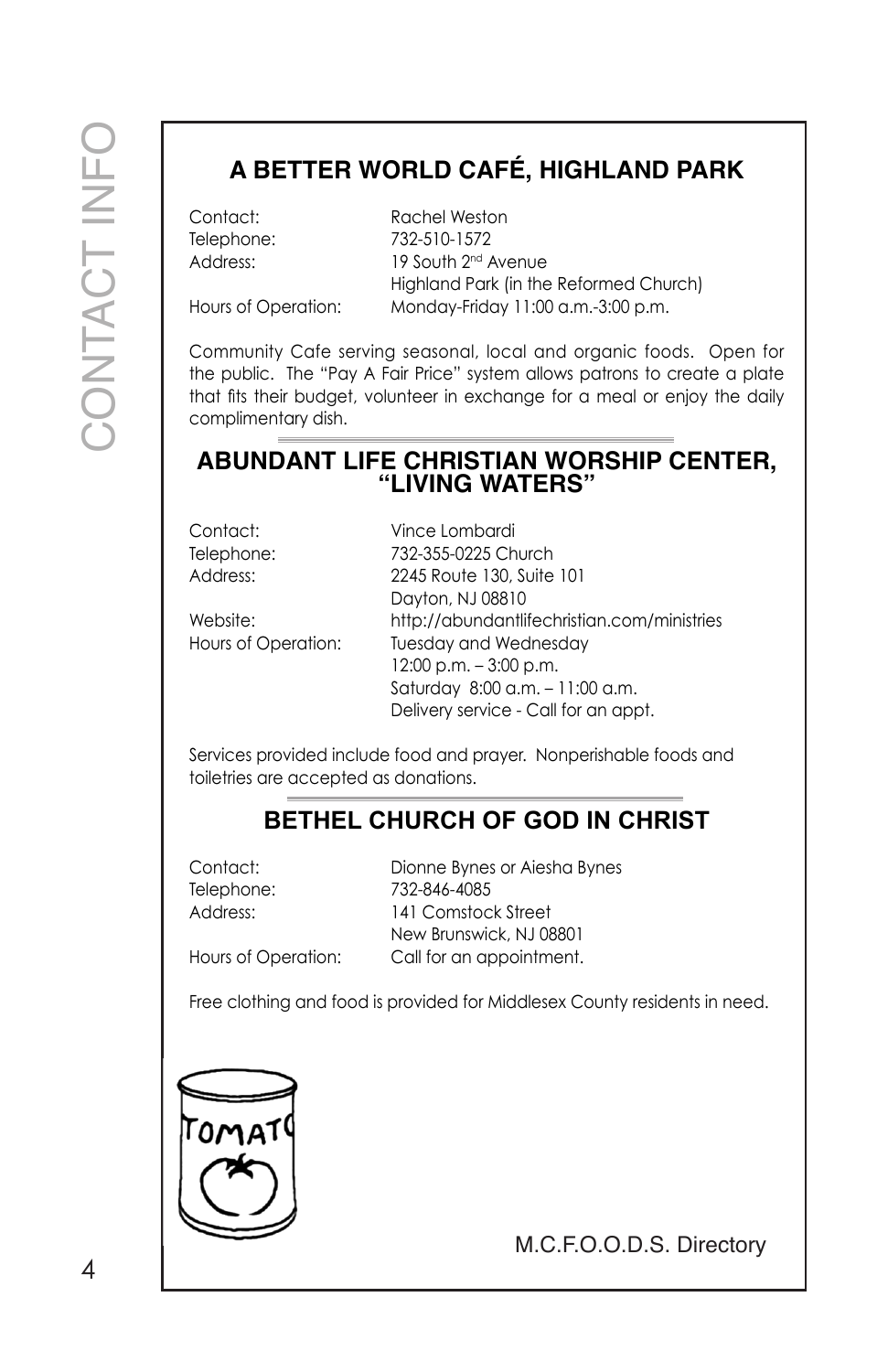### **CALVARY BAPTIST CHURCH**

Contact: Michael and Joan Richards Telephone: 732-541-9169 or 732-352-0102 Address: 38 McKinley Avenue Carteret, NJ 07008 Hours of Operation: Last Saturday of the month, 11:00 a.m. -1:00 p.m.

Community outreach program providing emergency food to the people of Carteret.

#### **CALVARY CHAPEL BROKEN LOAVES FOOD & RAIMENT MINISTRY**

| Contact:            | Dave and Kathy Galya                             |
|---------------------|--------------------------------------------------|
| Telephone:          | 732-679-4837                                     |
| Address:            | 139 White Oak Lane                               |
|                     | Old Bridge, NJ 08857                             |
| Hours of Operation: | Fridays                                          |
|                     | 10:30 a.m. - 1:00 p.m. and 6:30 p.m. - 9:00 p.m. |

Services offered include food, clothing, counseling, and prayer. An appointment must be made by calling in advance – office hours are Tuesday, Wednesday and Thursday from 10:30 a.m.-2:00 p.m. Walk-ins are not accepted and services are limited to once a month.

#### **CARTERET CHRISTIAN WORSHIP CENTER**

Contact: Antonia Tavares Telephone: 732-352-0021 Address: 546 Roosevelt Avenue Carteret, NJ 07008 Hours of Operation: Tuesdays 10:00 a.m. – 1:00 p.m.

Emergency food is available to those in need.

#### **CATHEDRAL INTERNATIONAL - MERCY HOUSE**

| Contact:   |
|------------|
| Telephone: |
| Fax:       |
| Website:   |
| Address:   |
|            |

Demaris Wicks or Lucy Morales 732-826-0447 or 732-826-1238 732-826-1239 www.thecathedral.org 282 McClellan Street Perth Amboy, NJ 08861 Mailing Address: 205 Smith Street, Perth Amboy, NJ 08861 Hours of Operation: Monday – Friday: 10:00 a.m. – 4:00 p.m.

M.C.F.O.O.D.S. Directory A soup kitchen and food pantry are available to Middlesex county residents in need.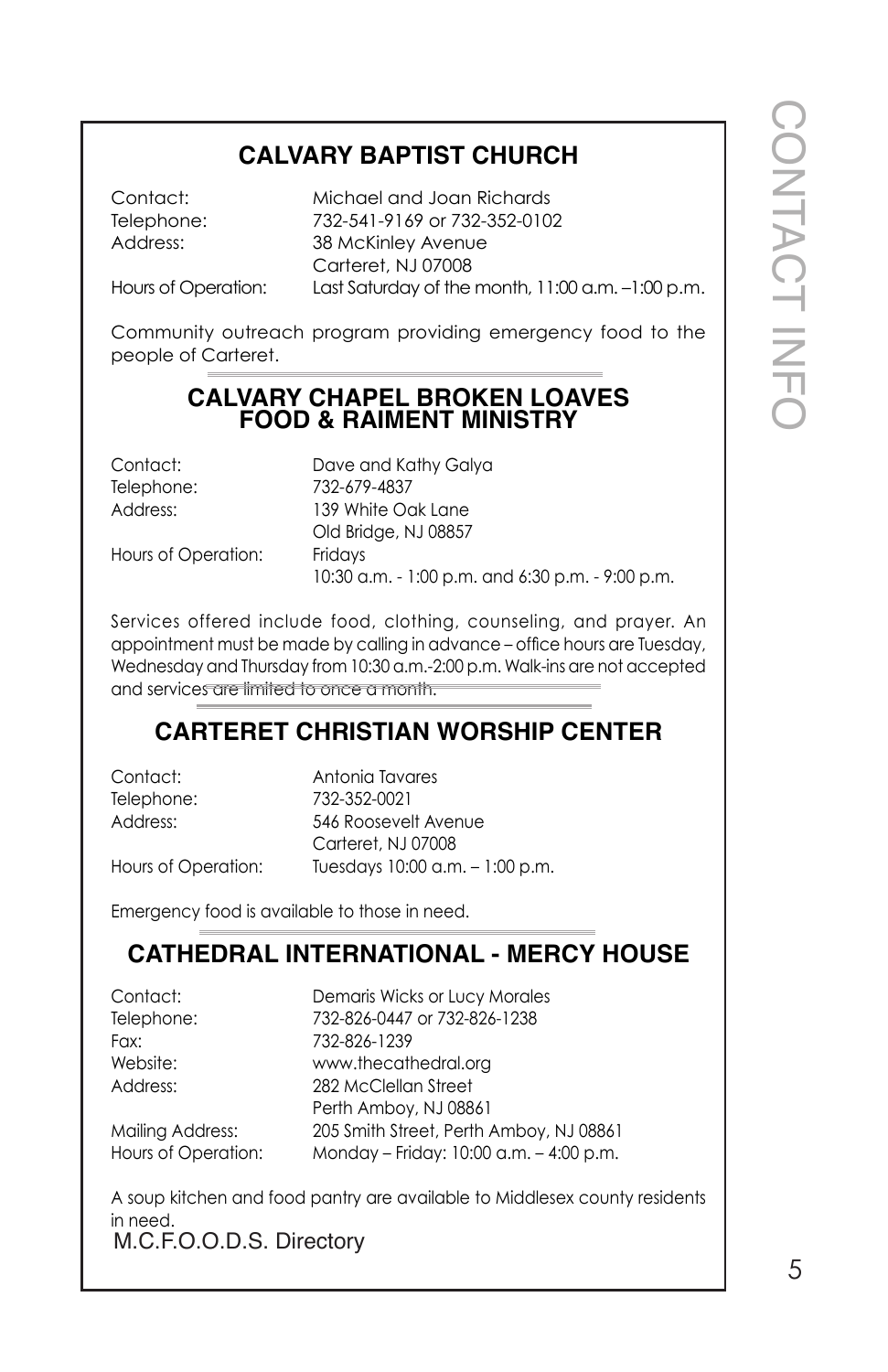## **CHRIST CHURCH EPISCOPAL**

Contact: Church Office Telephone: 732-545-6262 Address: 5 Paterson Street New Brunswick, NJ 08901 Hours of Operation: Last 2 Fridays of the month, 9:00 a.m. - 10:00 a.m. Last 3 Wednesdays of the month 6:00 p.m. – 7:00 p.m. Last 2 Saturdays of the month

Emergency food distribution is subject to items available.

#### **CHURCHES UNITED FOR PEOPLE**

10:30 a.m. - 11:30 a.m.

| Contact:            | Alice Ryan                                     |
|---------------------|------------------------------------------------|
| Telephone:          | 732-967-4883                                   |
| Address:            | Woodmere Senior Citizen Housing                |
|                     | 250 Crescent Avenue                            |
|                     | Spotswood, NJ 08884                            |
| Website:            | http://www.stpetersspotswood.org/cohm.htm      |
| Hours of Operation: | Tuesday - Thursday                             |
|                     | 9:30 a.m. - 11:30 a.m. & 1:30 p.m. - 3:30 p.m. |

Emergency food is provided to those in need. You must first be interviewed and recommended by a local church. (St. Peter's Episcopal Church, 505 Main Street, 732-251-2449; Spotswood Reformed Church, 429 Main Street, 732-251-9277 and Trinity United Methodist, 70 Manalapan Road, 732-251-0815.)

#### **COMMUNITY CHURCH FIXER OF HEARTS**

Contact: Pastor Barry Habib Telephone: 732-297-2792

Address: 1210 Cozzens Lane North Brunswick, NJ 08902 Website: http://www.heygotchurch.com/ Hours of Operation: Wednesdays 12:00 p.m. – 7:00 p.m. Fridays 7:00 p.m. – 9:00 p.m. Saturdays 9:00 a.m. – 1:00 P.M. Sundays 12:00 p.m. – 1:00 p.m.

Emergency food is provided to those in need.

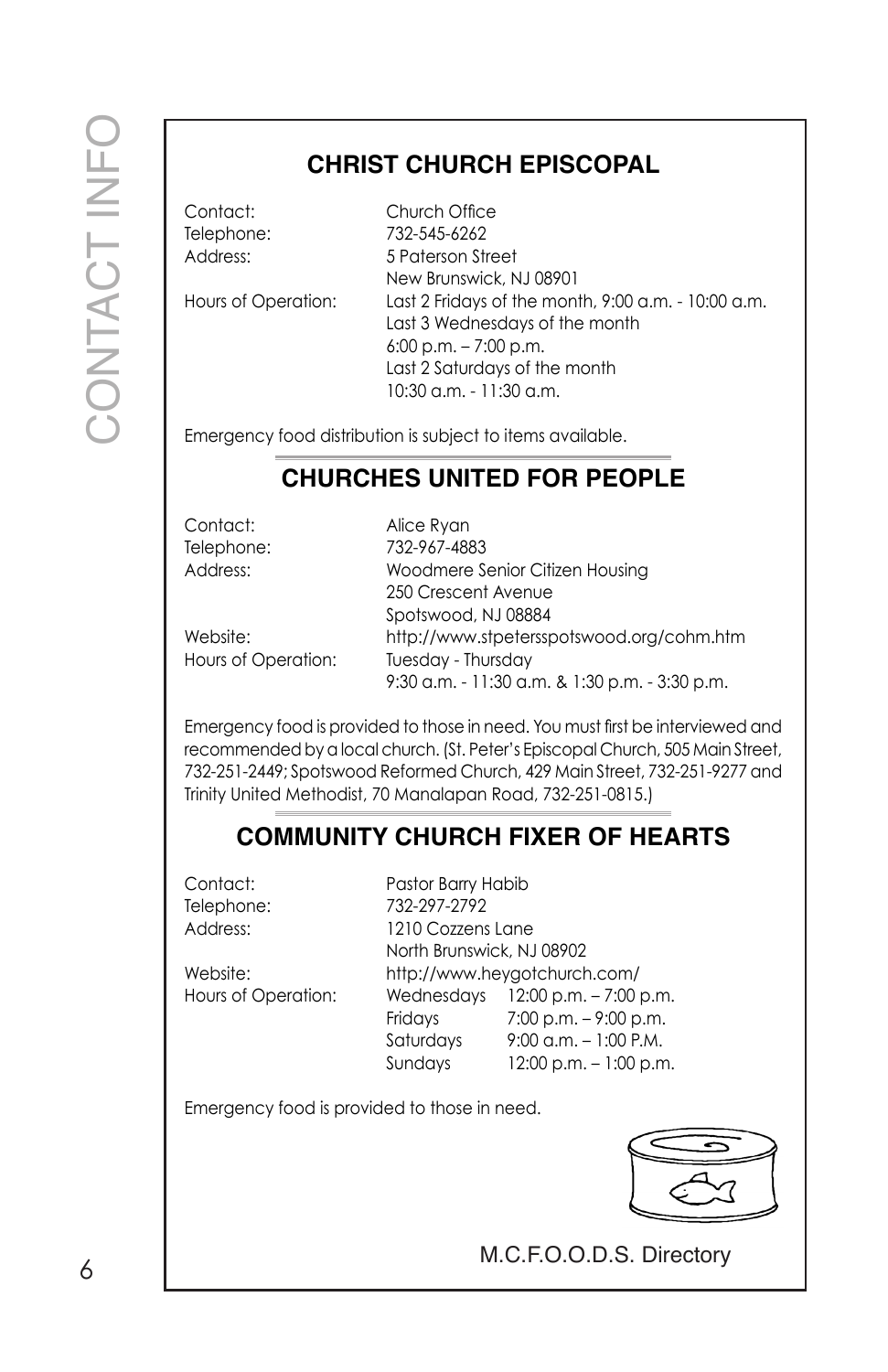## **COMMUNITY PRESBYTERIAN CHURCH**

Contact: Church secretary Telephone: 732-287-1666 Address: 75 Glenville Road Edison, NJ 08817 Hours of Operation: Monday - Friday Call for an appointment.

A three-day supply of food is available once a month for Edison Township residents. Proof of residence is required (driver's license, utility bill, etc.). You must call ahead and make an appointment.

## **DELIVERANCE PRAYER REVIVAL TABERNACLE**

| Contact:            | Jennie Shields or Barbara Sawyer                                       |
|---------------------|------------------------------------------------------------------------|
| Telephone:          | 732-220-8266                                                           |
| Address:            | 306 Somerset Street                                                    |
|                     | New Brunswick, NJ 08901                                                |
| Hours of Operation: | Sunday, Wednesday, Thursday, Friday and<br>some Saturdays. Times vary. |
| Website:            | www.deliveranceprayer.com                                              |

Nonperishable food, prepared meals and clothing are provided to those in need.

#### **EBENEZER BAPTIST CHURCH SOUP KITCHEN**

| Contact:   |  |
|------------|--|
| Telephone: |  |
| Address:   |  |

Reverend Dr. Clarence Brown or Annye Brown Telephone: 732-846-6742 126 Lee Avenue New Brunswick, NJ 08901 Hours of Operation: Tuesdays 11:00 a.m. – 1:15 p.m.

Hot meals are provided to all those in need.

#### **"ELIJAH'S BREAD" FELLOWSHIP BIBLE CHURCH**

Contact: Louis Devizia

Telephone: 732-636-7727 Address: 121 East Prospect Avenue Woodbridge, NJ 07095 Website: http://www.yourfamilychurch.com/



CONTACT CONTACT INFO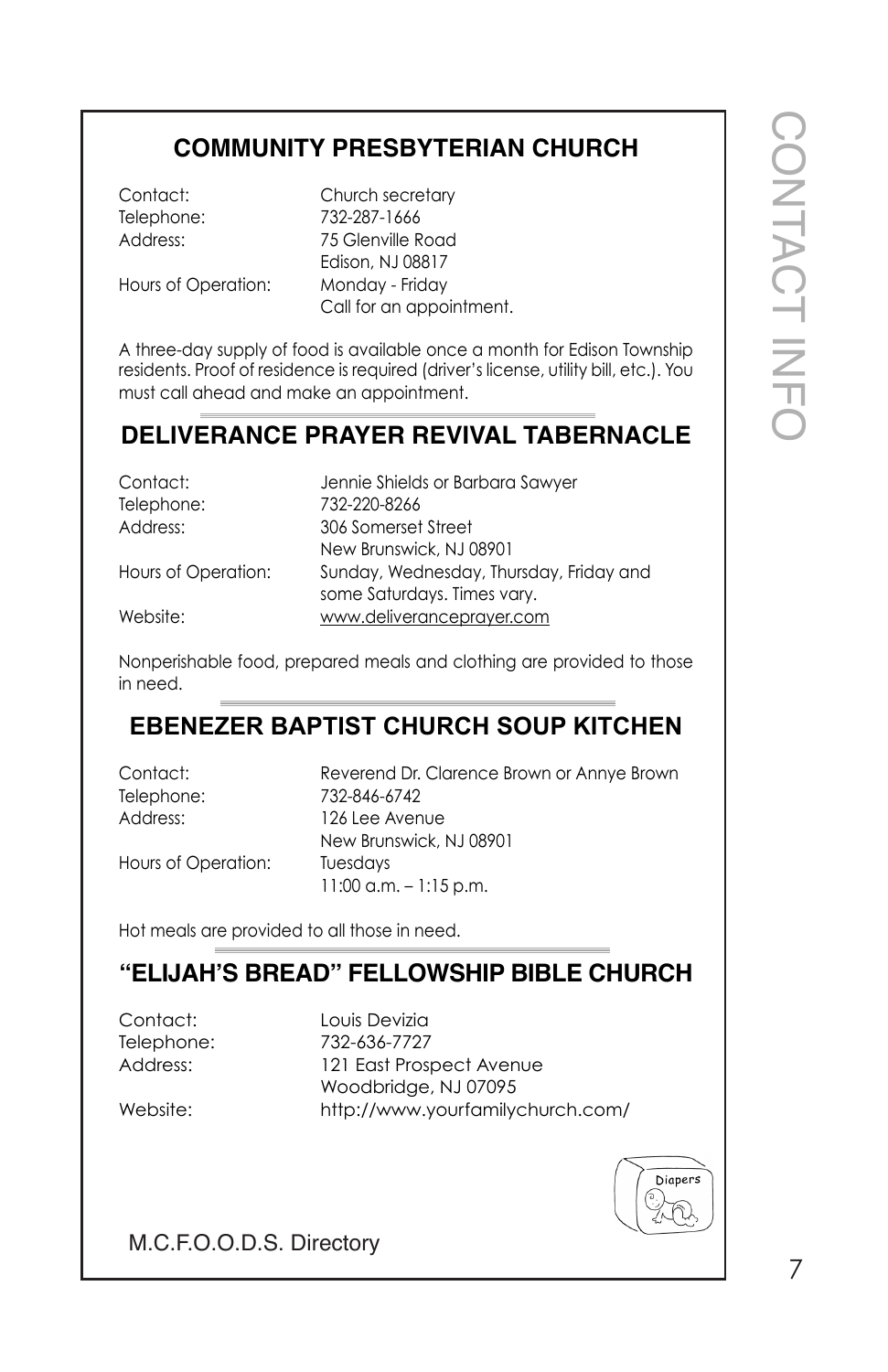### **ELIJAH'S PROMISE**

| Contact:            | Tony MacLachlan                                |
|---------------------|------------------------------------------------|
| Telephone:          | 732-545-9002 Ext. 118                          |
| Address:            | 18 Neilson Street                              |
|                     | New Brunswick, NJ 08901                        |
| Website:            | http://www.elijahspromise.net/                 |
| Hours of Operation: | Soup Kitchen Hours                             |
|                     | Monday - Friday, Lunch 11:00 a.m. - 12:15 p.m. |
|                     | Monday - Friday, Dinner 6:00 p.m. - 7:00 p.m.  |
|                     | Saturday/Sunday, Dinner 3:30 p.m. - 4:30 p.m.  |

Prepared meals, health services, educational services, counseling and general assistance are available. Prepared "Meals to Go" program is available Sunday - Friday for people who are working and unable to attend regular meal times. "Fresh is Best" program offers perishable and nonperishable food for people with HIV/AIDS by appointment only. Suggested donations include food and paper supplies.

#### **EMANUEL EVANGELICAL LUTHERAN CHURCH**

| Contact:            | Jeffrey C. Eaton, Vanessa Dunzik          |
|---------------------|-------------------------------------------|
| Telephone:          | 732-545-2673                              |
| Address:            | New & Kirkpatrick Streets                 |
|                     | (entrance is at the back of the building) |
|                     | New Brunswick, NJ 08901                   |
| Website:            | www.emanualnb.org                         |
| Hours of Operation: | Wednesdays 10:00 a.m.-12:00 p.m.          |
|                     | Every 3rd Saturday 9:00 a.m.-11:00 a.m.   |

Emergency food distribution is available. Services may be used once every month and are limited by availability of food. Nonperishable foods and baby supplies may be donated.

#### **FAITH FELLOWSHIP MINISTRIES, WORLD OUTREACH CENTER**

Contact: Reverend Elaina Villanova Telephone: 732-727-9500 x1300 Address: 2707 Main Street Sayreville, NJ 08872 Hours of Operation: Tuesday and Thursday 9:00 a.m. - 2:00 p.m. by appointment only.

Emergency food, clothing and shelter referrals are available to anyone in need. Identification for each recipient is required. Special arrangements can also be made for emergencies. The church is also open for prayer and counseling, please call for an appointment.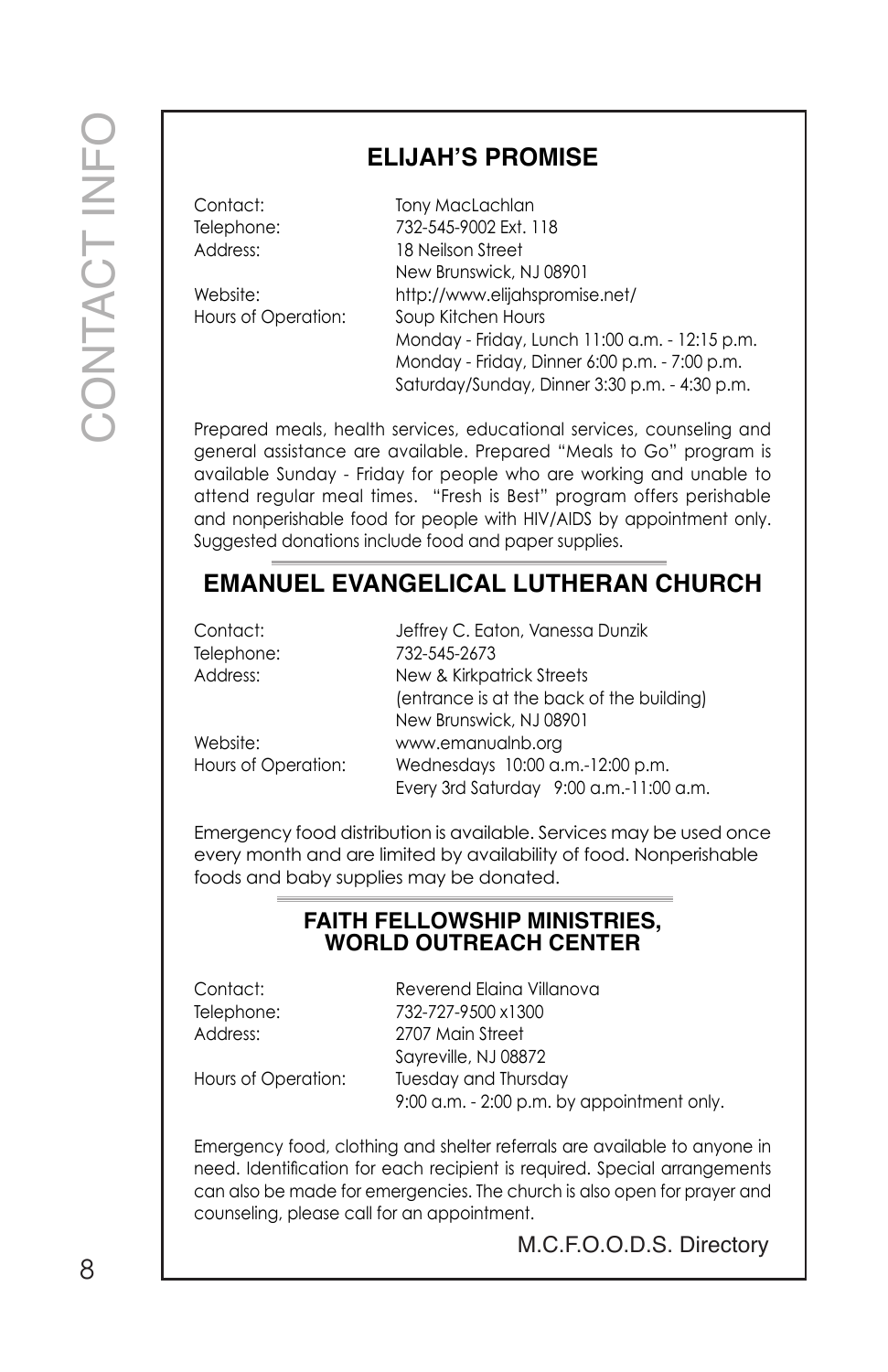#### **FAITH KITCHEN at ZION HILL MISSIONARY BAPTIST CHURCH**

### **FAVOR MINISTRIES**

| Contact:   |  |
|------------|--|
| Telephone: |  |
| Address:   |  |
|            |  |

#### **FIRST BAPTIST CHURCH OF WOODBRIDGE - HOMELESS SHELTER**

|                                                           | FAITH KITCHEN at ZION HILL MISSIONARY<br><b>BAPTIST CHURCH</b>                                                                                                                                                                                                                         |              |
|-----------------------------------------------------------|----------------------------------------------------------------------------------------------------------------------------------------------------------------------------------------------------------------------------------------------------------------------------------------|--------------|
| Contact:<br>Telephone:<br>Address:<br>Hours of Operation: | Martha Ellis<br>732-463-7776<br>450 Highland Avenue<br>Piscataway, NJ 08854<br>Faith Kitchen every Thursday from<br>$12:00$ p.m. $-1:00$ p.m.<br>Recovery Ministry every Monday from<br>$7:00$ p.m. $-8:30$ p.m.                                                                       | CONTACT INFC |
|                                                           | The Faith Kitchen provides a prepared lunch, nonperishable food,<br>and assistance to those in need. A 12 step program and counseling<br>is offered through the Recovery Ministry. Food and clothing are also<br>available for those who attend the Recovery Ministry and are in need. |              |
|                                                           | <b>FAVOR MINISTRIES</b>                                                                                                                                                                                                                                                                |              |
| Contact:<br>Telephone:<br>Address:<br>Hours of Operation: | Pastor David or Cindy Foster<br>1-877-5-Favored/1-877-532-8673<br>1580 Roosevelt Avenue<br>W. Carteret, NJ 07008<br>3rd Saturday of the month<br>9:00 a.m.-12:00 p.m.                                                                                                                  |              |
|                                                           | Services are provided to those in need. Emergency food is available as needed;<br>new clothes are provided on a quarterly basis and toys are distributed for Christmas.                                                                                                                |              |
|                                                           | <b>FIRST BAPTIST CHURCH OF WOODBRIDGE -</b><br><b>HOMELESS SHELTER</b>                                                                                                                                                                                                                 |              |
| Contact:<br>Telephone:<br>Address:<br>Hours of Operation: | Shirley Jones or Lilla Green<br>732-750-9475<br>130 Sewaren Avenue<br>Sewaren, NJ 08861<br>Friday night through Sunday afternoon                                                                                                                                                       |              |
| Emergency food is provided to those in need.              |                                                                                                                                                                                                                                                                                        |              |
|                                                           | FIRST CONGREGATIONAL CHURCH OF WOODBRIDGE                                                                                                                                                                                                                                              |              |
| Contact:<br>Telephone:<br>Address:<br>Hours of Operation: | Church Office<br>732-634-0582<br>539 Barron Avenue<br>Woodbridge, NJ 07095<br>By appointment only.<br>eaches<br>Call in advance for information and to set up an appointment. Emergency<br>food is available by appointment only and proof of need is required.                        |              |
| M.C.F.O.O.D.S. Directory                                  |                                                                                                                                                                                                                                                                                        | 9            |

## **FIRST CONGREGATIONAL CHURCH OF WOODBRIDGE**

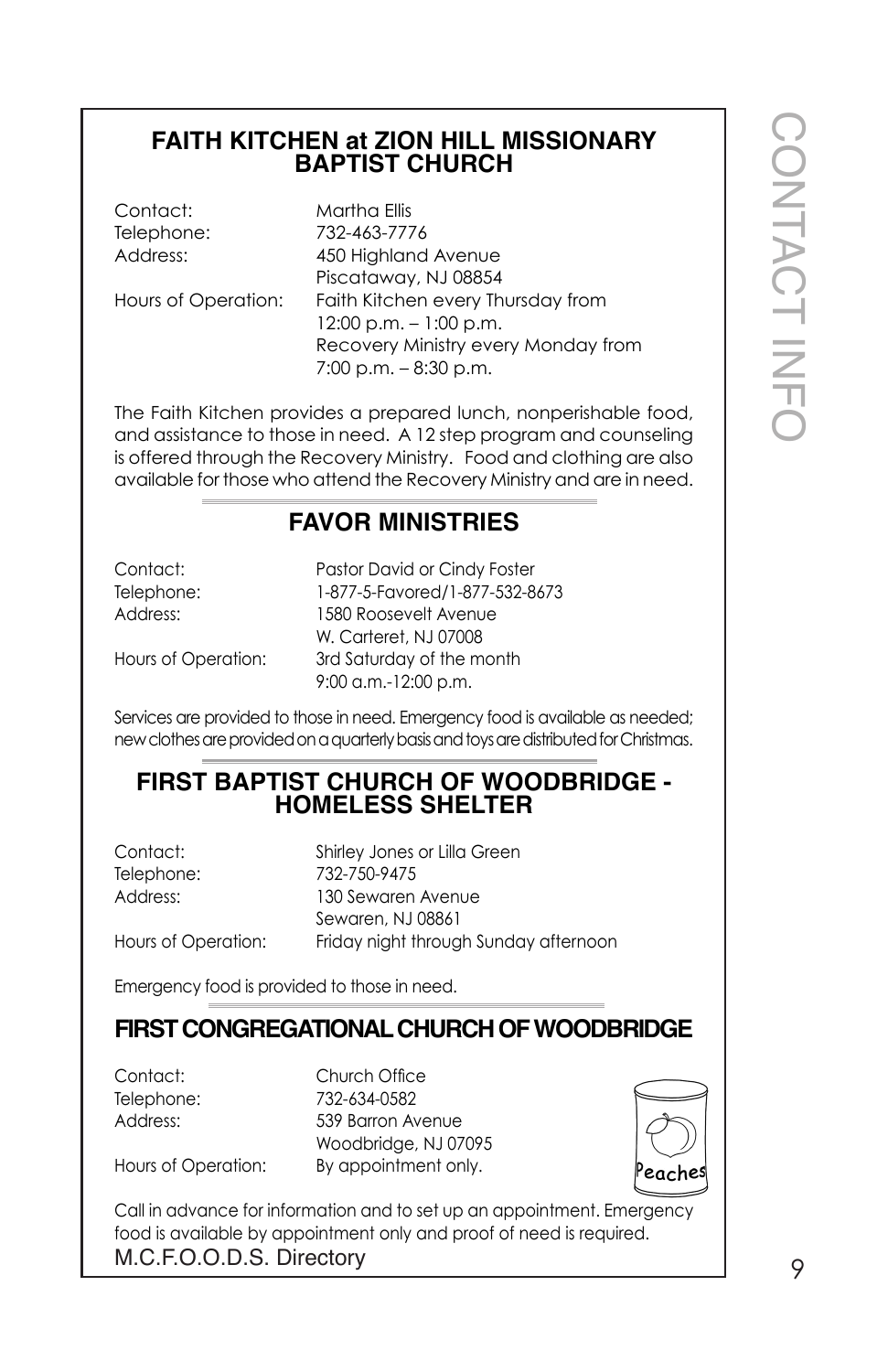### **FIRST PRESBYTERIAN CHURCH OF AVENEL**

Contact: Carolyn Stockl Telephone: 732-634-1631 Address: 621 East Woodbridge Avenue Avenel, NJ 07001 Website: http://avenelpresbyterianchurch.org Hours of Operation: Last Tuesday of the month 10:00 a.m. - 11:30 a.m.

Emergency food distribution is available. If it is an emergency, you may call the church office for immediate assistance. Food donations and toiletries are accepted.

#### **FIRST PRESBYTERIAN CHURCH OF CRANBURY - SKEET'S PANTRY**

Contact: Church Office Telephone: 609-395-0897 Address: 22 South Main Street Cranbury, NJ 08512 8:30 a.m.-11:00 a.m.

Hours of Operation: Every 3rd Friday

Nonperishable food items and some perishable items are available to any county resident in need.

#### **FIRST PRESBYTERIAN CHURCH OF ISELIN**

Telephone: 732-283-1188

Contact: Gloria Haeseler or Margarita Estrada Address: 1295 Oaktree Road

Iselin, NJ 08830 Hours of Operation: Call for Appointment Monday - Friday 9:00 a.m.-12:30 p.m.

Food is distributed on Monday. You must call in advance – by Friday to receive food on Monday. Food is supplied once a month. Identification and recommendation are usually required.

## **FIRST PRESBYTERIAN CHURCH OF METUCHEN**

Contact: Church Office Telephone: 732-491-2300

Address: 270 Woodbridge Avenue Metuchen, NJ 08840 9:00 a.m. - 12:00 p.m.

Hours of Operation: Thursday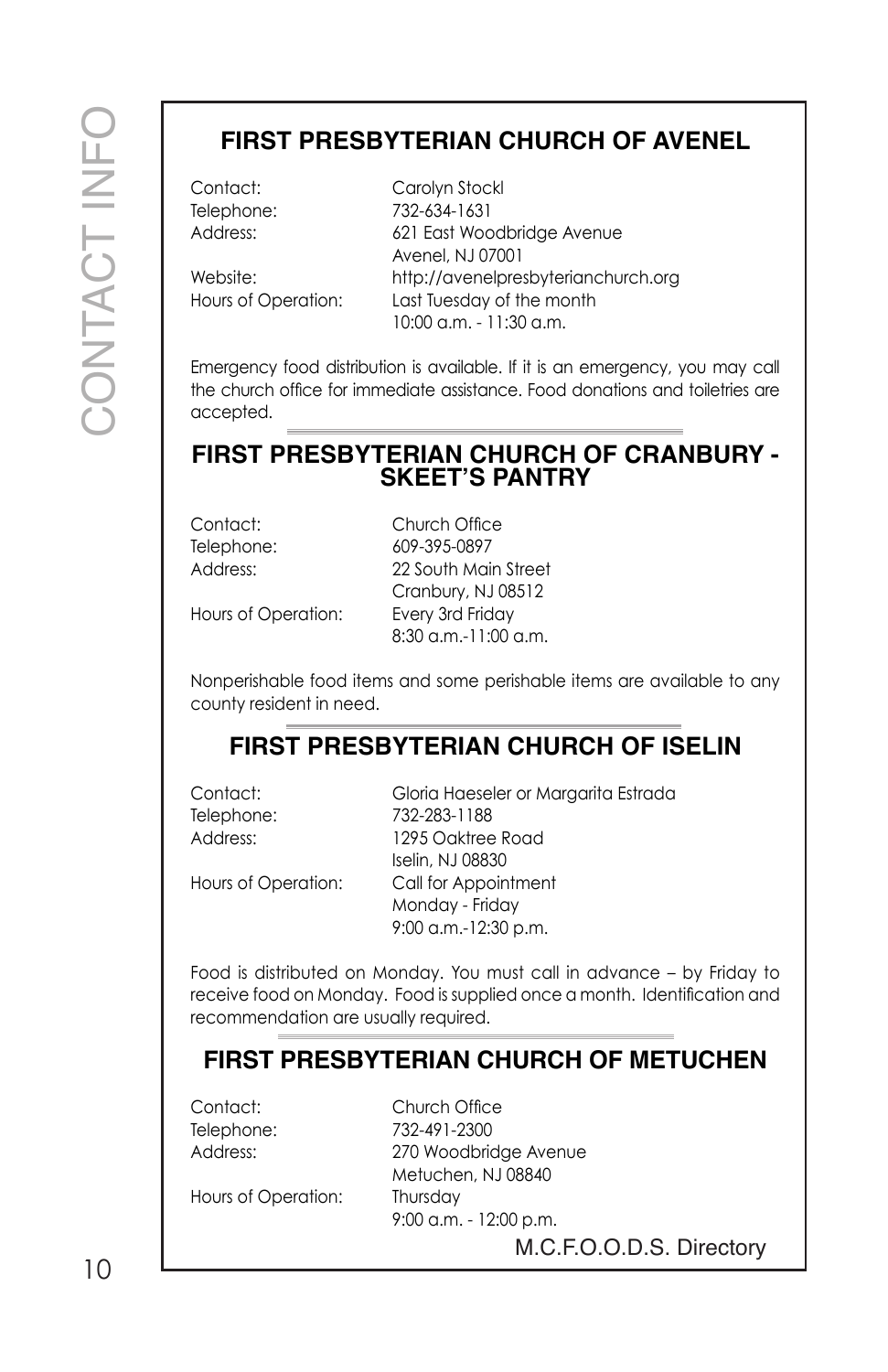Emergency food distribution is available to residents of Edison and Metuchen; proof of residency must be provided. All requests must come in by phone by 3PM on Tuesday so that volunteers can package the food for pick up on Thursday. Emergency requests are also arranged. Limited to once a month. Suggested donations include: Parmalat Milk, Peanut Butter and Jelly, Maple Syrup and Pancake Mix (mix with water), Dry Cereal, Canned meats, juices, and vegetables, Soups, Spaghetti Sauce and Pasta. We do not accept perishable items.

#### **FIRST PRESBYTERIAN CHURCH OF SOUTH AMBOY**

Contact: Board of Deacons Telephone: 732-721-4516 Address: 150 North Broadway South Amboy, NJ 08879 Hours of Operation: 3<sup>rd</sup> Saturday of each month 9:30 a.m. - 1:00 p.m. Emergencies by appointment

Emergency food distribution is available once a month. Must show identification, be over the age of 18 and complete paperwork for proof of need and low income.

#### **FIRST PRESBYTERIAN CHURCH OF WOODBRIDGE**

Contact: George Goodrich Telephone: 732-634-1024 Address: 600 Rahway Avenue Woodbridge, NJ 07095 Hours of Operation: Mondays 9:00 a.m.-11:00 a.m. (emergencies upon notification)

Emergency groceries SFPP and T.E.F.A.P. commodities are provided to all residents in need. To receive T.E.F.A.P. food, proof of residency, address, social services information and ID card are required. Proper notification is also required. Food is given to registered adults only. Families are welcome, but food is only distributed to adults.

#### **FISH, INC.**

Contact: Bob Mitchell

Telephone: 732-356-0081, Hotline Address: 456 New Market Road Piscataway, NJ 08854 Website: www.fishhospitality.com Hours of Operation: Monday, Wednesday & Friday 9:00 a.m. - 12:00 p.m. call for appointment

Emergency food and clothing are available. Clients are limited to once a month and must show proof of residency of Piscataway, Middlesex, Dunellen, Highland Park, Edison or South Plainfield. Nonperishable foods are accepted as donations.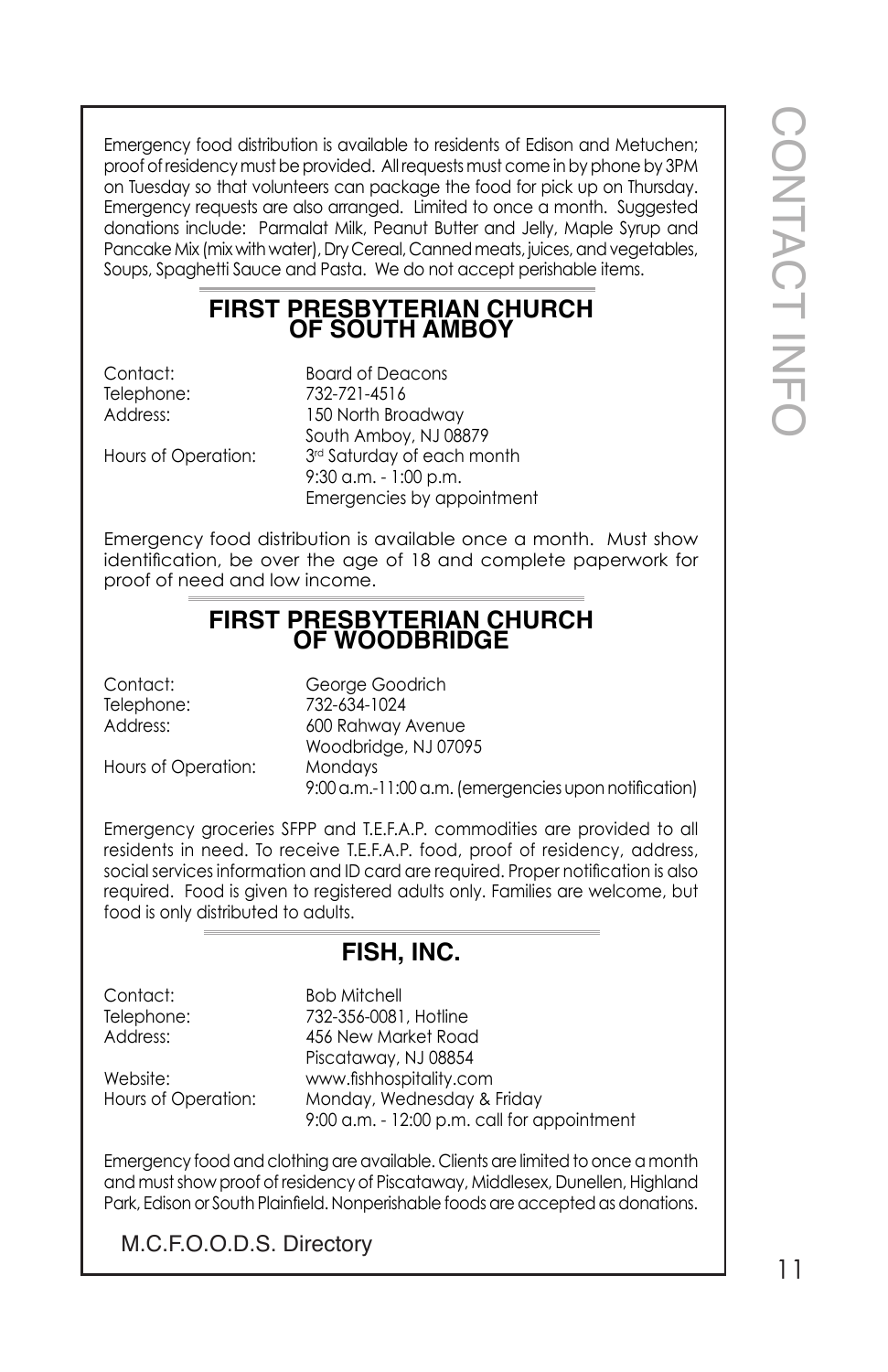#### **FIVE LOAVES PANTRY STORE at SECOND REFORMED CHURCH OF NEW BRUNSWICK**

Contact: Reverend Doug Shepler Telephone: 732-545-0581 Address: 100 College Avenue New Brunswick, NJ 08901 Hours of Operation: Tuesdays, Thursdays and Saturdays 1:00 p.m. – 4:00 p.m.

Emergency food is available to those below poverty level. Proof of need will be required.

## **GUARDIAN ANGELS CHURCH, SOCIETY OF ST. VINCENT DE PAUL**

Contact: Food Pantry Telephone: 732-570-2334 Address: 37 Plainfield Avenue PO Box 1216 Edison, NJ 08817 Hours of Operation: Twice a month on a Wednesday (usually the 1st and 3rd Wednesday) 10:00 a.m. – 12:00 noon

Emergency food distribution is provided to those in need. Please call the number above Monday – Friday between 1:00 and 4:00 for an appointment.

#### **HANDS OF HOPE AT ST. JAMES EPISCOPAL CHURCH**

Contact: Jackie Goedesky Telephone: 732-985-5552 or 732-561-2385 or 732-236-3330 Address: 2136 Woodbridge Avenue, PO Box 1028 Edison, NJ 08818 Website: http://handsofhopenj.net Hours of Operation: 1st & 3rd Saturday of the month from

Soup Kitchen and food pantry available to any Middlesex County resident in need. An intake application must be completed.

11:00 a.m. – 1:30 p.m.

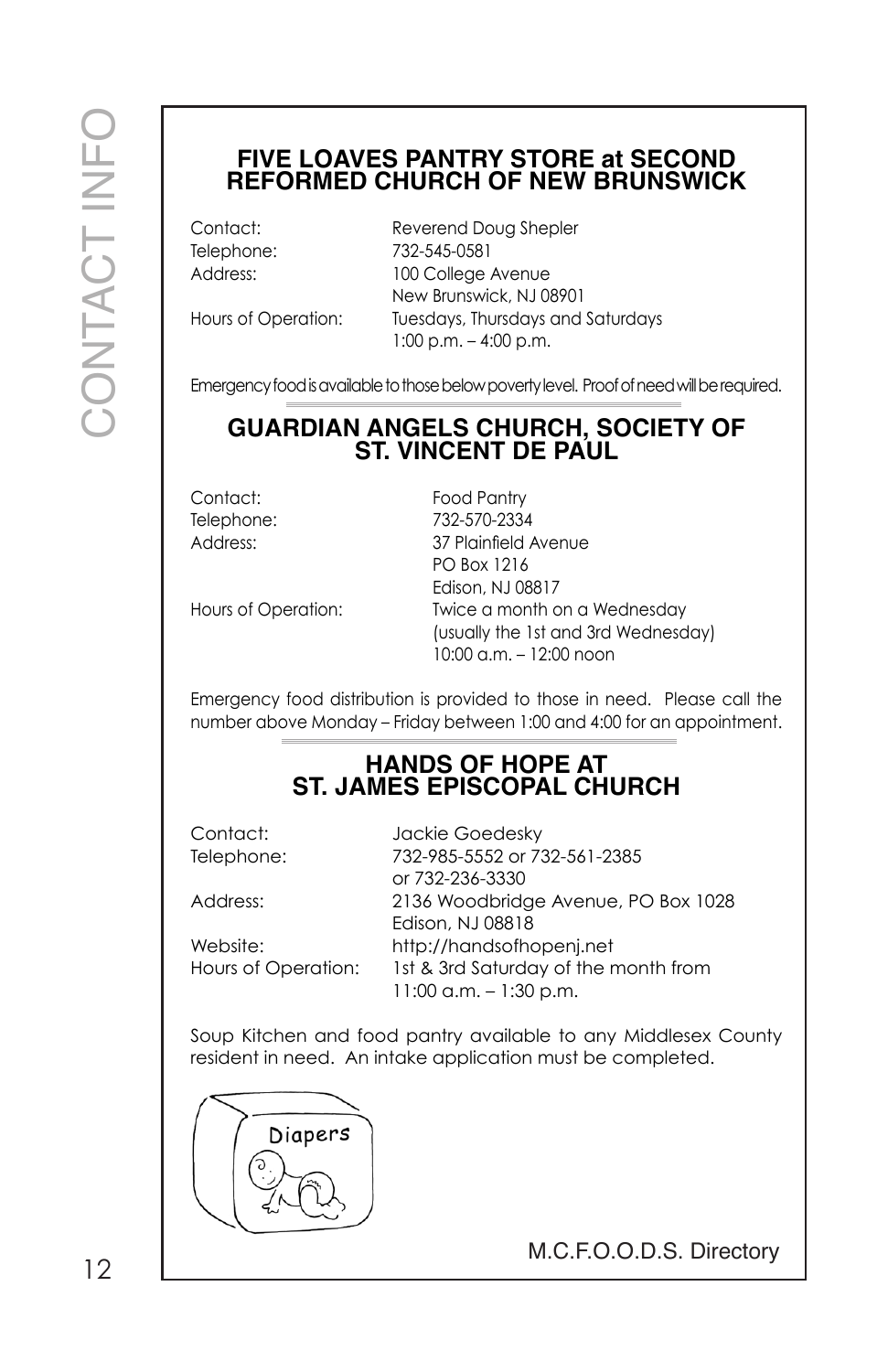#### **HEAVEN'S HELPERS**

#### **HIGHLAND PARK FOOD PANTRY**

|                                    | <b>HEAVEN'S HELPERS</b>                                                                                                                                                                                                                                                                                                                                                       |              |
|------------------------------------|-------------------------------------------------------------------------------------------------------------------------------------------------------------------------------------------------------------------------------------------------------------------------------------------------------------------------------------------------------------------------------|--------------|
| Contact:<br>Telephone:<br>Address: | Kathy Hoffman<br>732-742-8942<br>VFW Post 4410 - 493 Pearl Street<br>Woodbridge, NJ 07095                                                                                                                                                                                                                                                                                     | CONTACT INFC |
| Hours of Operation:                | 1st Thursday of the month<br>(emergencies by appointment)<br>10:00 a.m. - 12:00 p.m.                                                                                                                                                                                                                                                                                          |              |
|                                    | Kosher foods, and paper goods are available upon request. Recipients are<br>limited to once a month and must complete a registration form with proper<br>identification. Donations of all foods are accepted. Frozen foods, fresh fruit<br>& vegetables, dairy goods and meats can be accepted with a few hours<br>notice. We have freezers and storage facilities available. |              |
|                                    | <b>HIGHLAND PARK FOOD PANTRY</b>                                                                                                                                                                                                                                                                                                                                              |              |
| Contact:<br>Telephone:<br>Address: | <b>Beth Leech or Rosa Torres</b><br>732-819-0052 (Rosa) and 732-491-6013 (Beth)<br>Highland Park Youth & Senior Center<br>South 6 <sup>th</sup> Avenue<br>Highland Park, NJ 08904                                                                                                                                                                                             |              |
| Hours of Operation:                | 2nd & 4th Thursdays of the month<br>9:00 a.m. $-10:45$ a.m., 6:00 p.m. $-7:00$ p.m.<br>The Saturdays following the 2nd and 4th<br>Thursdays of the month 9:30 a.m. - 10:30 a.m.                                                                                                                                                                                               |              |
| for emergencies.                   | Nonperishable and Kosher food distribution is available to Highland Park<br>residents in need. Proof of residency is required. Appointments can be made                                                                                                                                                                                                                       |              |
|                                    | <b>HOUSE OF MANNA, FIRST REFORMED CHURCH</b>                                                                                                                                                                                                                                                                                                                                  |              |
| Contact:<br>Telephone:<br>Address: | Yvette Molina,<br>732-545-9002 ext.115<br>9 Bayard Street<br>New Brunswick, NJ 08901                                                                                                                                                                                                                                                                                          |              |
| Hours of Operation:                | Tuesday and Thursday<br>$5:30$ p.m. $-6:30$ p.m.                                                                                                                                                                                                                                                                                                                              |              |
| additional information.            | Congregate meals for families with children now serving dinner. Call for<br><sub>o'l</sub> forn                                                                                                                                                                                                                                                                               |              |
| M.C.F.O.O.D.S. Directory           |                                                                                                                                                                                                                                                                                                                                                                               | 13           |

## **HOUSE OF MANNA, FIRST REFORMED CHURCH**

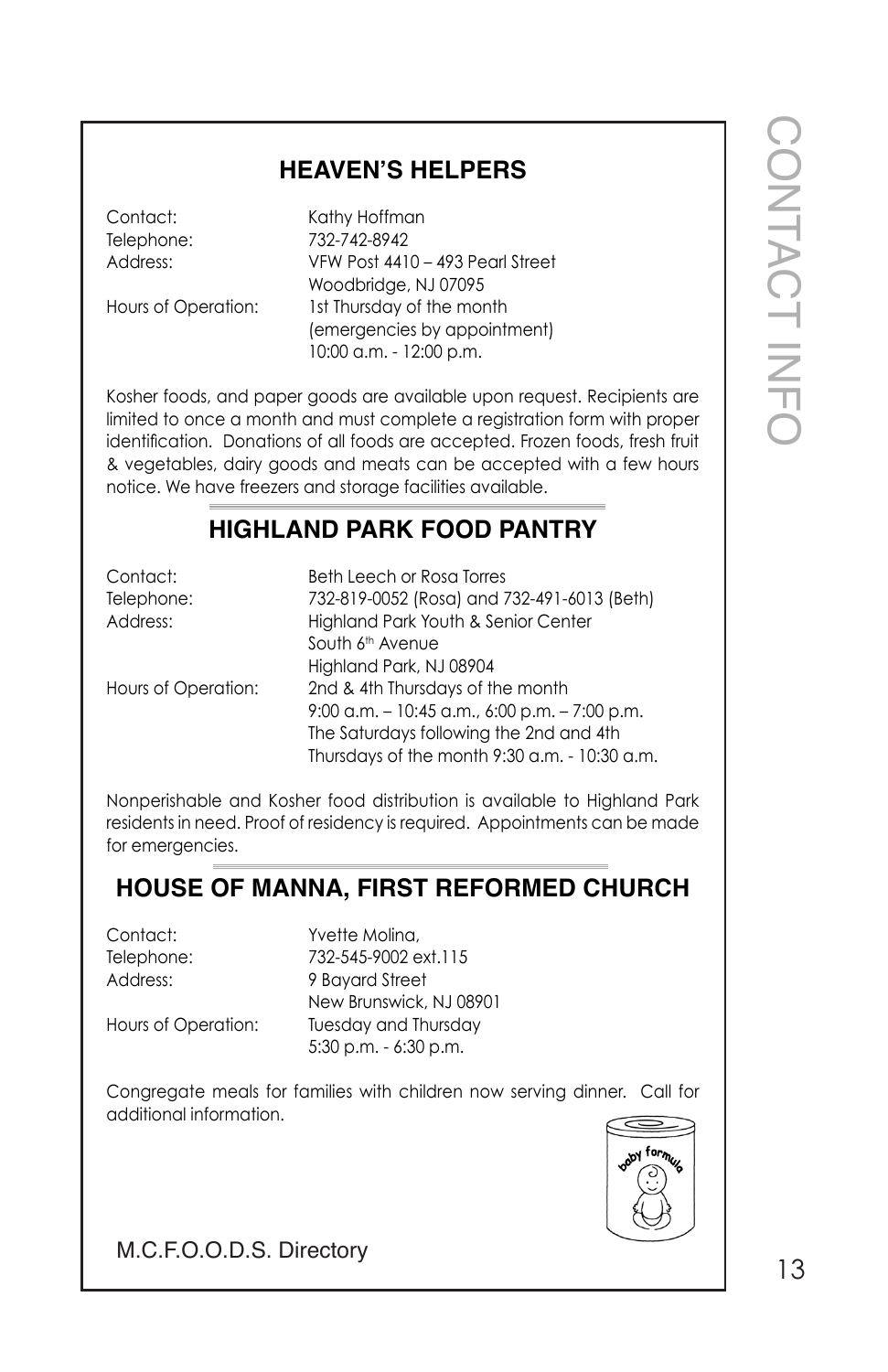### **JAMES O. BRYANT FOOD PANTRY**

Telephone: 732-287-5184 Address: 6 Ethel Road

Contact: Wilhelmina A. Bryant Piscataway, NJ 08854 Hours of Operation: 3<sup>rd</sup> and 4<sup>th</sup> Saturday of the month 9:00 a.m. - 11:30 a.m.

Basic foods and necessities are provided once a month to Piscataway area residents who are receiving TANF, SSI, WIC, food stamps, disability, unemployment or low income. Must provide proof of identity, residency and income and may come once a month.

#### **JAMESBURG PRESBYTERIAN CHURCH - DEACON'S FOOD CUPBOARD**

| Contact:            | Church Office                                  |
|---------------------|------------------------------------------------|
| Telephone:          | 732-521-1711                                   |
| Address:            | 177 Gatzmer Avenue                             |
|                     | Jamesburg, NJ 08831                            |
| Hours of Operation: | 3rd Saturday of the month by appointment only. |

Please call the church office for specific information. However, proof of residency in Jamesburg, Helmetta, or Spotswood is required and an application must be completed.

#### **JEWISH FAMILY & VOCATIONAL SERVICES OF MIDDLESEX COUNTY**

| Contact:            | <b>Intake</b>                      |
|---------------------|------------------------------------|
| Telephone:          | 732-777-1940                       |
| Website:            | www.jfvs.org                       |
| Address:            | 32 Ford Avenue, 2nd Floor          |
|                     | Milltown, NJ 08850                 |
|                     | (United Way Bldg., street parking) |
| Hours of Operation: | By appointment                     |

MES O. BR<br>
Milhelmone: T32-287<br>
Addess:<br>
Hours of Operation: T34 and<br>
Hous of Operation: T34 and<br>
The Bisic foods and necessities are<br>
unemployment or low income. M<br>
Income and may come once on<br> **JAMESBURG PRI**<br>
Contact:<br> Family, couple, and individual counseling, older adult services, vocational & career services, emergency food (both perishable and non-perishable), Kosher Meals on Wheels delivery, referrals for essential needs, and the Women's Center for Displaced Homemakers are among the services available. Must be a Middlesex County resident, 18 or older, must show proof of name & address and income. Requests are limited to once a month and no more than three times per year for emergency circumstances. Nonperishable food, preferably Kosher, and money for the purchase of perishables may be donated.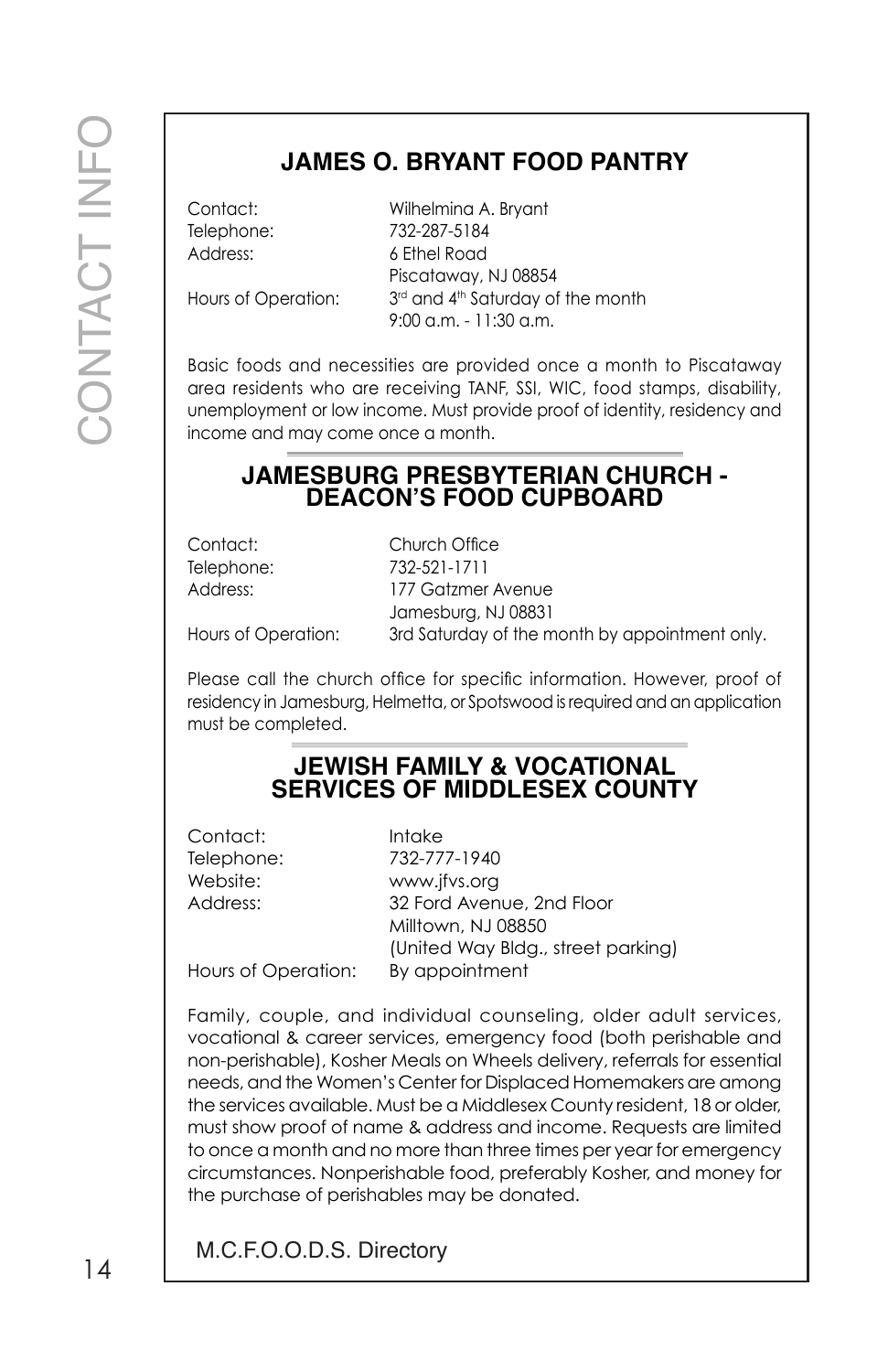#### **JEWISH FAMILY & VOCATIONAL SERVICES OF MIDDLESEX COUNTY**

Contact: Intake

Telephone: 609-395-7979 Website: www.jfvs.org Address: 52 Concordia Shopping Center Monroe Twp., NJ 08831 Hours of Operation: By appointment

Family, couple, and individual counseling, older adult services, vocational & career services, emergency food (both perishable and non-perishable), Kosher Meals on Wheels delivery, referrals for essential needs, and the Women's Center for Displaced Homemakers are among the services available. Must be a Middlesex County resident, 18 or older, must show proof of name & address and income. Requests are limited to once a month and no more than three times per year for emergency circumstances. Nonperishable food, preferably Kosher, and money for the purchase of perishables may be donated.

#### **KOSHER FOOD BANK OF CARTERET**

| Contact:            | Rabbi Mayer                                                                                           |
|---------------------|-------------------------------------------------------------------------------------------------------|
| Telephone:          | 732-969-2497                                                                                          |
| Email:              | foodbank@ygoc.org                                                                                     |
| Address:            | 42 Noe Street                                                                                         |
|                     | Carteret, NJ 07008                                                                                    |
| Hours of Operation: | Daily from the 15th of the month to the end of the<br>month 9:00 a.m. - 5:00 p.m. By appointment only |

Nonperishable food items are distributed to area residents in need. Please call for information or to make an appointment.

#### **LIVING WATER FAMILY OUTREACH**

| Contact:            | Cheryl Underwood                                   |
|---------------------|----------------------------------------------------|
| Telephone:          | 732-541-5683 or 732-216-6593                       |
| Email:              | outreach104@comcast.net                            |
| Address:            | 104 Union Street                                   |
|                     | Carteret, NJ 07008                                 |
| Hours of Operation: | 3rd Saturday of the month                          |
|                     | $10:00$ a.m. $-2:00$ p.m. Any resident in need     |
|                     | 4th Tuesday of the month                           |
|                     | 9:00 a.m. - 2:00 p.m. Senior citizens in need only |

Clients must be 18 years or older and supply proof of income and address. Clients are limited to once a month. Emergency food and clothing are available. Elder care assistance is also available to seniors in the area. Community workshops to assist, improve and empower clients in job search, health care and education are usually held quarterly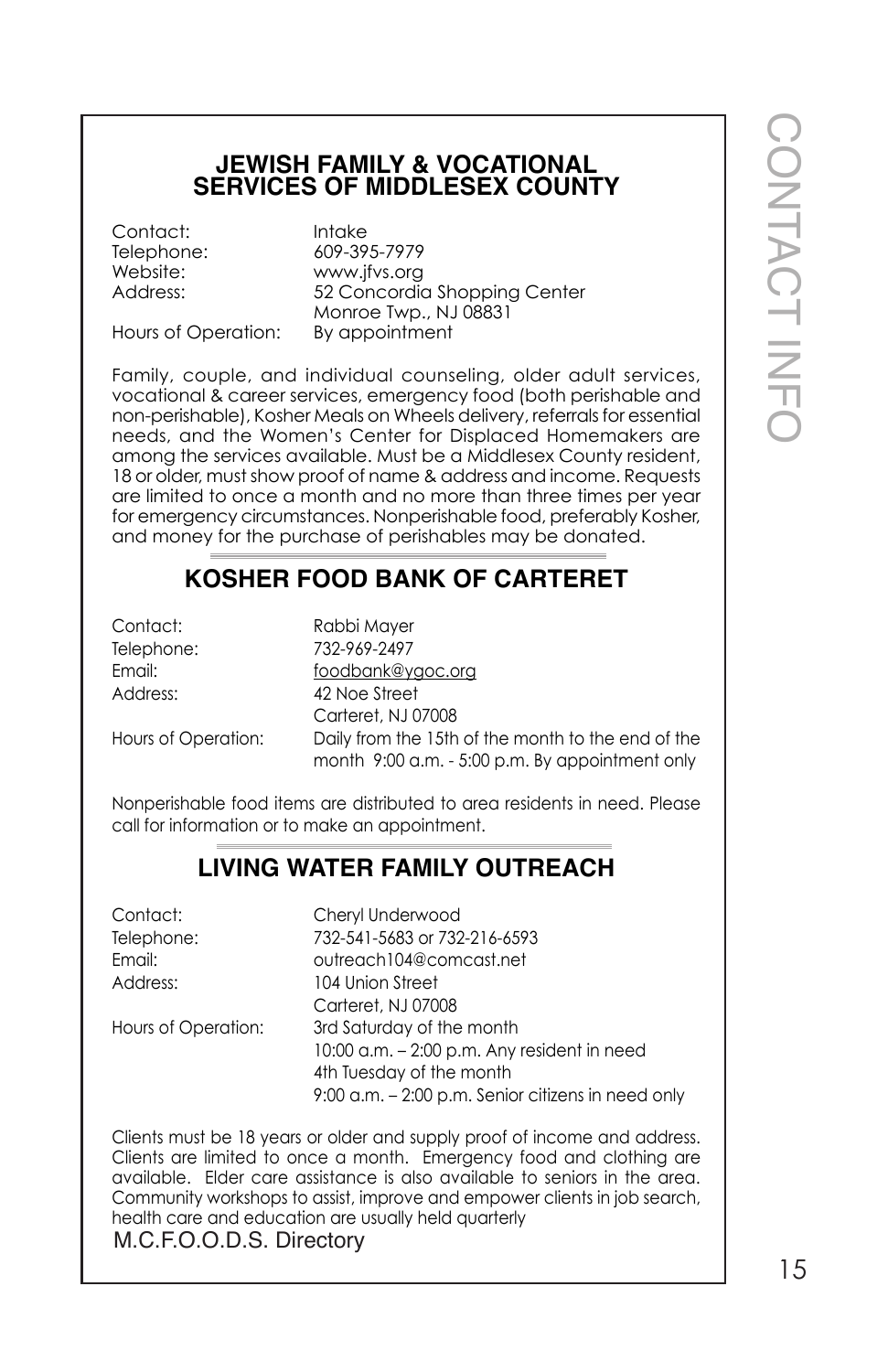## **METRO PARK ASSEMBLY OF GOD**

Contact: Sandra Burton

Telephone: 732-310-8758 Address: 48 Berkley Street Iselin, NJ 08820 Website: http://www.metroparkassembly.org/food-pantry.html Hours of Operation: 10:00 a.m. - 12:00 p.m.

Emergency food is available to anyone in need.

#### **MONROE TOWNSHIP OFFICE ON AGING**

| Contact:            | Bonnie Leibowitz or Claire Kelly                            |
|---------------------|-------------------------------------------------------------|
| Telephone:          | 732-521-6111                                                |
| Address:            | Municipal Building, One Municipal Plaza<br>Monroe, NJ 08831 |
| Hours of Operation: | 1st Wednesday of the month                                  |
|                     | 8:30 a.m. - 12:00 p.m. by appointment only.                 |

Nonperishable food distribution is available on the 1st Wednesday of each month from 8:30 a.m. - Noon. Emergency calls are taken Monday - Friday from 8:30 a.m.-4:30 p.m. Proven financial eligibility and proof of residency in Monroe Township is required.

#### **NEW BEGINNINGS CHURCH OF THE NAZARENE**

| Contact:            | Lucy Mendoza                           |
|---------------------|----------------------------------------|
| Telephone:          | 732-985-7097                           |
| Address:            | 80 Jefferson Blvd.                     |
|                     | Edison, NJ 08817                       |
| Hours of Operation: | 4 <sup>th</sup> Saturday of each month |

Nonperishable food is available for any Middlesex County resident over the age of 18 who is in need. ID is required.

#### **NORTH BRUNSWICK TOWNSHIP FOOD BANK**

| Contact:   |  |
|------------|--|
| Telephone: |  |
| Address:   |  |

Kathleen Aruta 732-247-0922 ext. 475 Address: 710 Hermann Road North Brunswick, NJ 08902 Hours of Operation: Tuesday 10:00 a.m. - 12:00 p.m. Thursday 6:00 p.m. - 8:00 p.m.

Food is available for North Brunswick residents who are in need of assistance. Driver's license, picture ID with address, or County ID with recent official mailing address showing are necessary for verification of residency.

16 and 16 and 16 and 16 and 16 and 16 and 16 and 16 and 16 and 16 and 16 and 16 and 16 and 16 and 16 and 16 and 16 and 16 and 16 and 16 and 16 and 16 and 16 and 16 and 16 and 16 and 16 and 16 and 16 and 16 and 16 and 16 an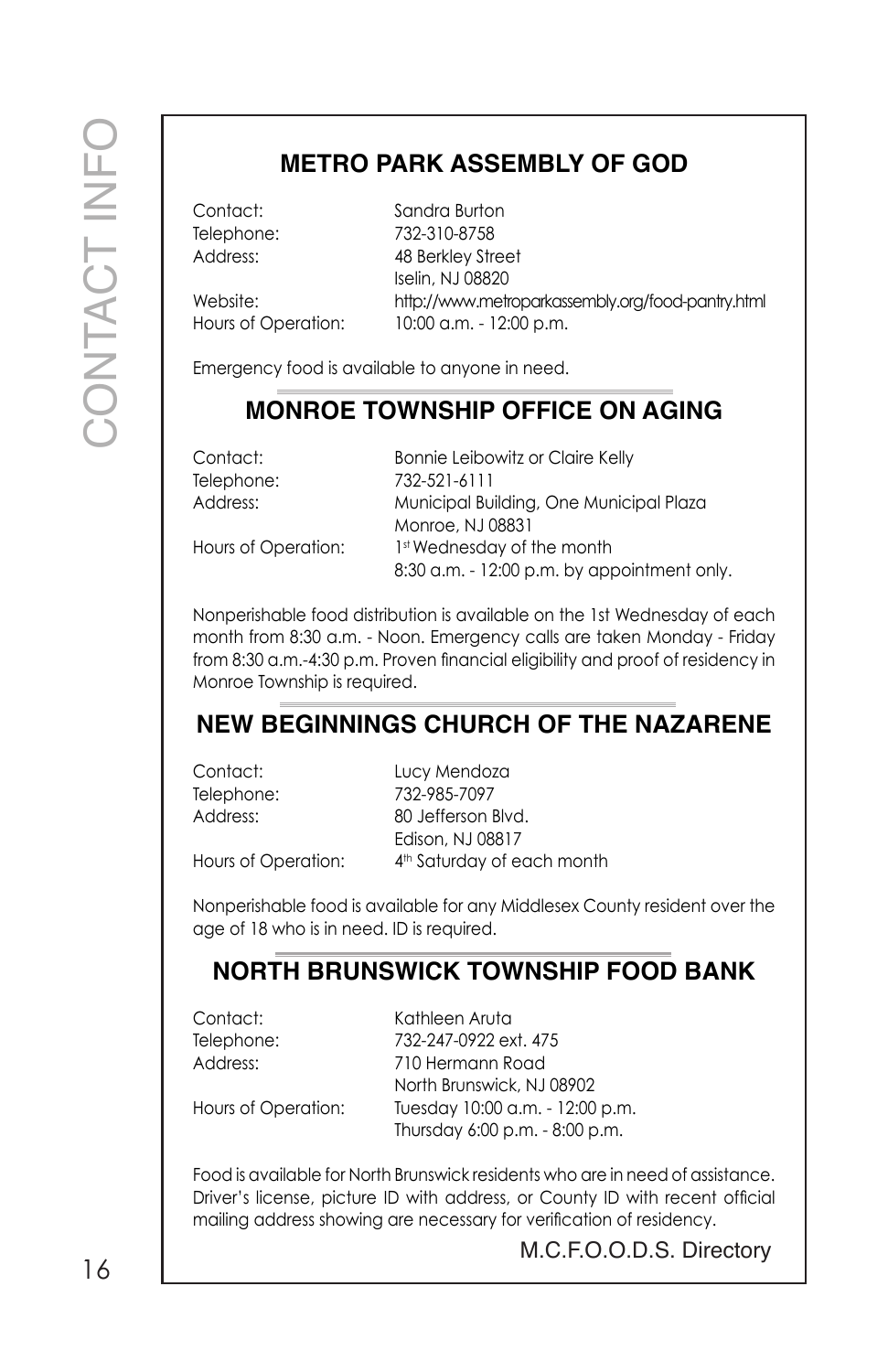### **OLD BRIDGE TOWNSHIP FOOD BANK**

Contact: Rose Welsh

Telephone: 732-721-5600 ext. 2022 Address: One Old Bridge Plaza Old Bridge, NJ 08857 Hours of Operation: Tuesday, Wednesday and Thursday 10:00 a.m.-12:00 p.m. By appointment only

Emergency food is available for Old Bridge residents. For intake appointment to receive food, you must call 732-721-5600 ext. 6215 (Sandy) or ext. 6625 (Diane). Clients must make initial contact via phone. Required information: 2 proofs of residency, proof of income, SSI/SSD award letter and/or Medicare card.

#### **OUR LADY OF FATIMA BREAD OF LIFE FOOD PANTRY**

Contact: Reverend Joshy Nirappel Telephone: 732-442-6634 Address: 380 Smith Street Perth Amboy, NJ 08861 Hours of Operation: Every 3<sup>rd</sup> Wednesday of the month and the Saturday that follows 3:00 p.m. - 6:30 p.m.

Emergency food is available to any Middlesex County resident in need.

#### **OUR LADY OF LOURDES CHURCH**

Contact: Church Office Telephone: 732-828-0011 Address: 233 North Main Street Milltown, NJ 08850 Hours of Operation: By appointment only.

Emergency food is available for Milltown residents in need only. Please call the church office for an appointment.

#### **PUERTO RICAN ACTION BOARD (MAIN OFFICE)**

Contact: Family Workers Telephone: 732-828-4555 or 732-828-2135 Address: 90 Jersey Avenue, PO Box 240 New Brunswick, NJ 08901 Hours of Operation: Monday - Friday 8:30 a.m. - 4:30 p.m.

Cases are determined on individual need. Clients will not be allowed to establish a routine. Clients are eligible for assistance once every two months (if needed).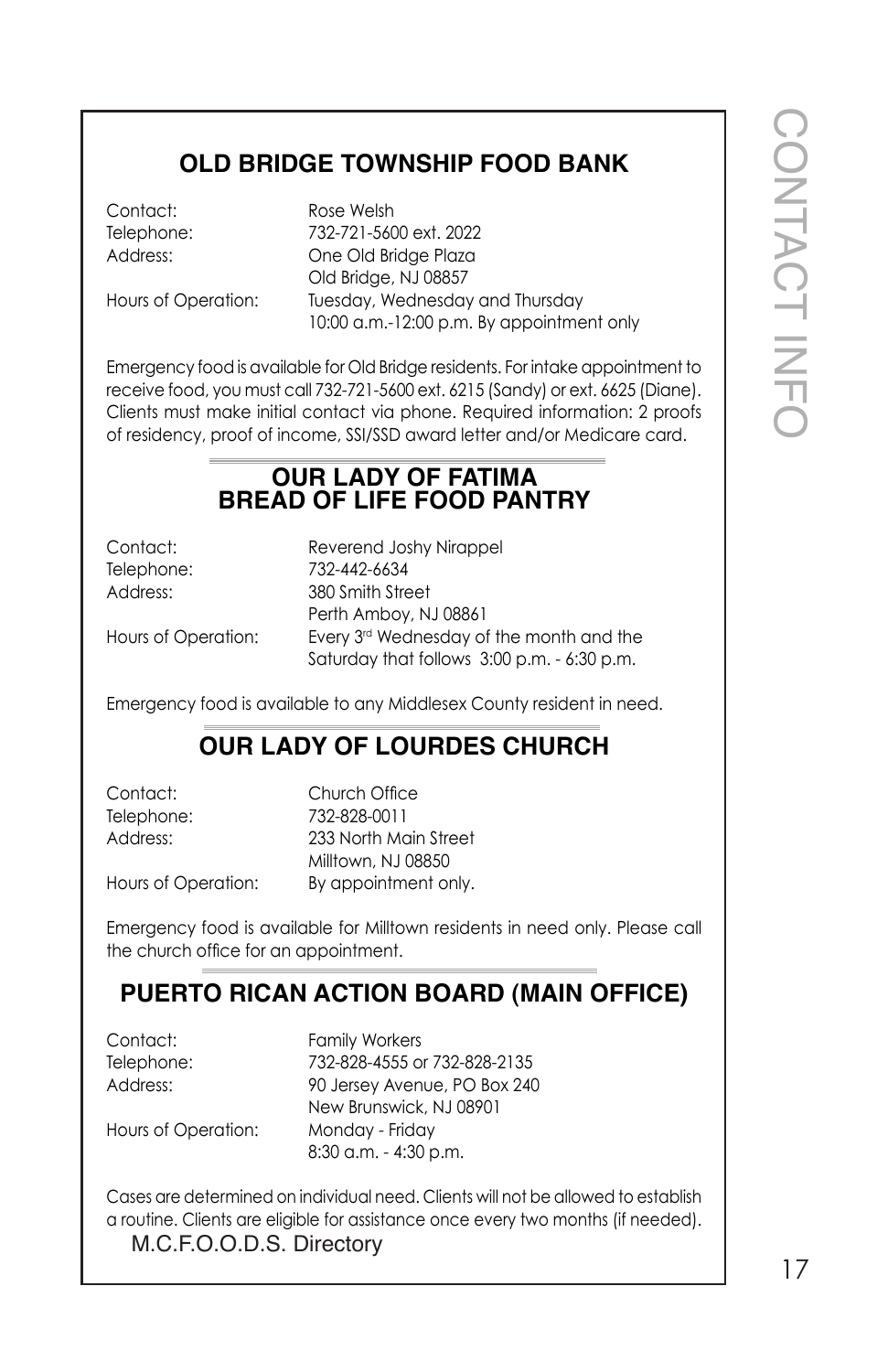#### **PUERTO RICAN ACTION BOARD (PRESCHOOLS)**

Address: Preschool

Contact: Family Workers Telephone: 732-828-4709 or 732-828-4572 P.O. Box 240 New Brunswick, NJ 08901 Hours of Operation: Monday - Friday 9:00 a.m. - 5:30 p.m.

Emergency food assistance is available to any Puerto Rican Action Board Preschool Family. Suggested donations include rice, beans, tomato sauce and spaghetti.

#### **SALVATION ARMY**

Contact: Jeannette Lugo Telephone: 732-545-1477 Address: 287 Handy Street, P.O. Box 69 New Brunswick, NJ 08901 Hours of Operation: Monday - Friday 9:00 a.m. - 4:30 p.m.

Services include emergency food pantry, prescription assistance, rental and utility bill assistance. ID for all household members, rent receipt, utility bill, and proof of income are required. Clients are eligible for assistance once every two months (excluding Holiday assistance). Must be a resident of New Brunswick, North Brunswick, East Brunswick, Highland Park or Milltown.

#### **SALVATION ARMY**

| Contact:            | Captain Carlos and Trudy Medina                       |
|---------------------|-------------------------------------------------------|
| Telephone:          | 732-826-7040                                          |
| Address:            | 433 State Street                                      |
|                     | Perth Amboy, NJ 08861                                 |
| Hours of Operation: | Monday, Wednesday-Friday<br>$9:00$ a.m. $-11:00$ a.m. |
|                     |                                                       |

Food pantry, daily feeding program (lunch) and emergency winter shelter is provided. Must prove need for service and show ID with proof of address. Must also show proof of income & expenses. Food pantry is available once a month. Daily feeding program is available Monday - Friday on the last 10 days of the month. Emergency winter shelter is available November 1 - April 1.

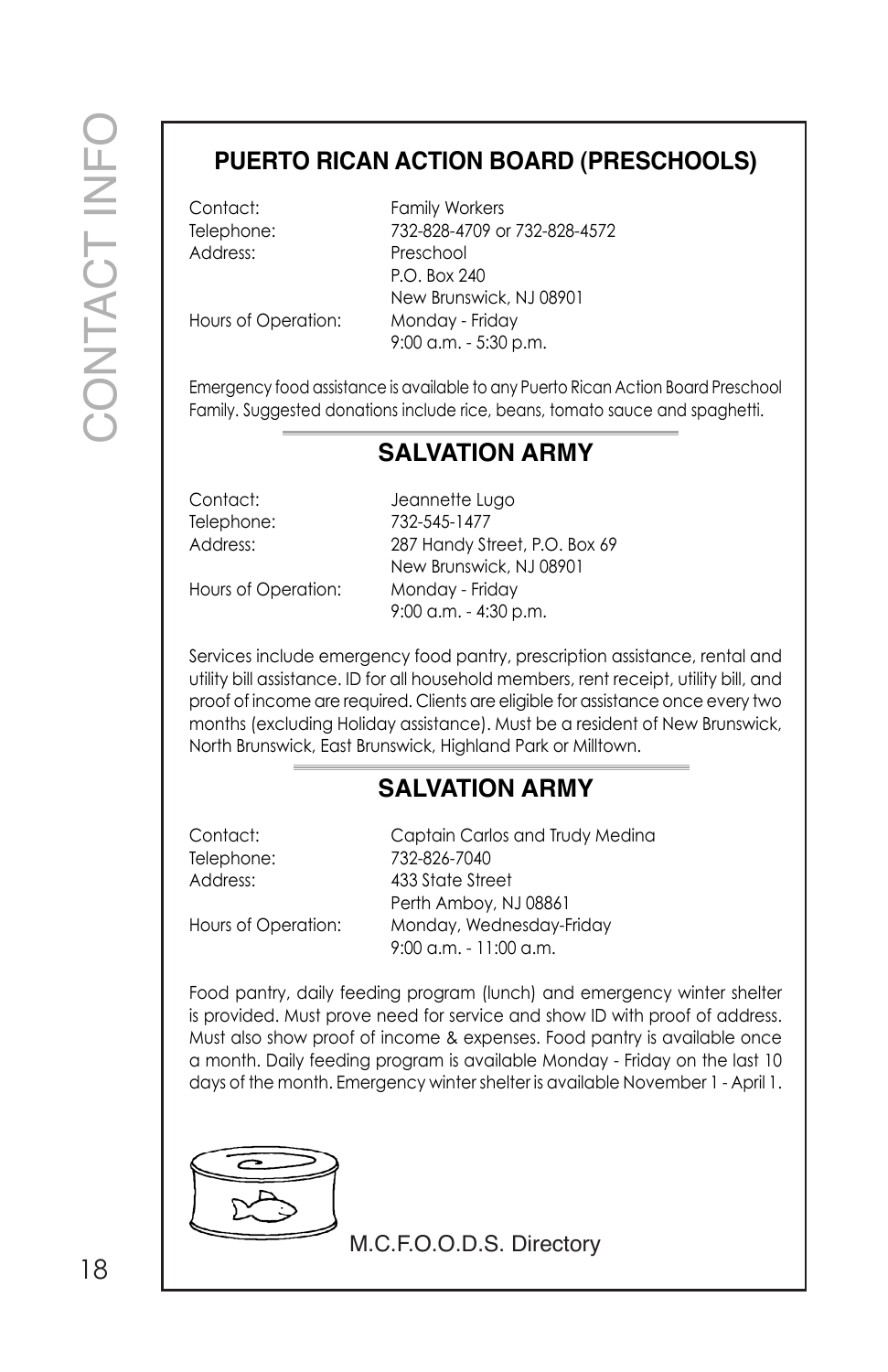## **SAYREVILLE CARE & SHARE FOOD BANK**

## **SOUTH BRUNSWICK TOWNSHIP FOOD PANTRY**

| Contact:                 | Sue Paul                                                                                                                                                       |
|--------------------------|----------------------------------------------------------------------------------------------------------------------------------------------------------------|
| Telephone:               | 732-721-8053                                                                                                                                                   |
| Address:                 | Senior Center 423 Main Street<br>Sayreville, NJ 08872                                                                                                          |
| Hours of Operation:      | Certain Tuesdays (Call for specific dates)<br>10:00 a.m. - 11:00 a.m.                                                                                          |
|                          |                                                                                                                                                                |
|                          | Emergency food distribution is provided. Clients must have a referral from                                                                                     |
|                          | clergy or Welfare Department. Services are limited to once a month and                                                                                         |
| for donations.           | clients must be Sayreville residents. Only nonperishable foods are accepted                                                                                    |
|                          | <b>SOUTH BRUNSWICK TOWNSHIP FOOD PANTRY</b>                                                                                                                    |
| Contact:                 | LouAnne Wolf, or Jeanne Wert                                                                                                                                   |
| Telephone:               | 732-329-4000 ext. 6674 or ext. 7672                                                                                                                            |
| Address:                 | South Brunswick Municipal Building                                                                                                                             |
|                          | 540 Ridge Road, Social Services Office                                                                                                                         |
|                          | Monmouth Junction, NJ 08852                                                                                                                                    |
| Hours of Operation:      | Tuesday, 12:30 p.m. - 2:30 p.m.                                                                                                                                |
|                          | Wednesday if needed is available for pantry<br>appointments                                                                                                    |
|                          | Thursday, 9:30 a.m. - 11:30 a.m.                                                                                                                               |
|                          | By appointment only                                                                                                                                            |
|                          | Food box and, if available, food certificates. Cases are determined on                                                                                         |
|                          | individual need for South Brunswick residents only. An application is required.                                                                                |
|                          | Information must be updated every visit. Food is available as emergency aid                                                                                    |
|                          | only. Donations accepted include cereal, Parmalat, peanut butter, jelly, pasta,<br>sauces, tuna fish, snack foods, beverages, macaroni & cheese, canned meats. |
|                          |                                                                                                                                                                |
|                          | <b>SOUTH PLAINFIELD</b><br><b>SOCIAL SERVICES DEPARTMENT</b>                                                                                                   |
| Contact:                 | Margaret Ackerman                                                                                                                                              |
| Telephone:               | 908-226-7625                                                                                                                                                   |
| Address:                 | 2480 Plainfield Avenue                                                                                                                                         |
|                          | South Plainfield, NJ 07080                                                                                                                                     |
| Hours of Operation:      | Monday - Friday<br>$9:00$ a.m. $-3:00$ p.m.                                                                                                                    |
|                          |                                                                                                                                                                |
|                          | Emergency nonperishable food distribution is available for South                                                                                               |
|                          | Cereal<br>Plainfield residents in need. Proof of residency is required.                                                                                        |
|                          |                                                                                                                                                                |
|                          |                                                                                                                                                                |
| M.C.F.O.O.D.S. Directory |                                                                                                                                                                |
|                          |                                                                                                                                                                |

#### **SOUTH PLAINFIELD SOCIAL SERVICES DEPARTMENT**

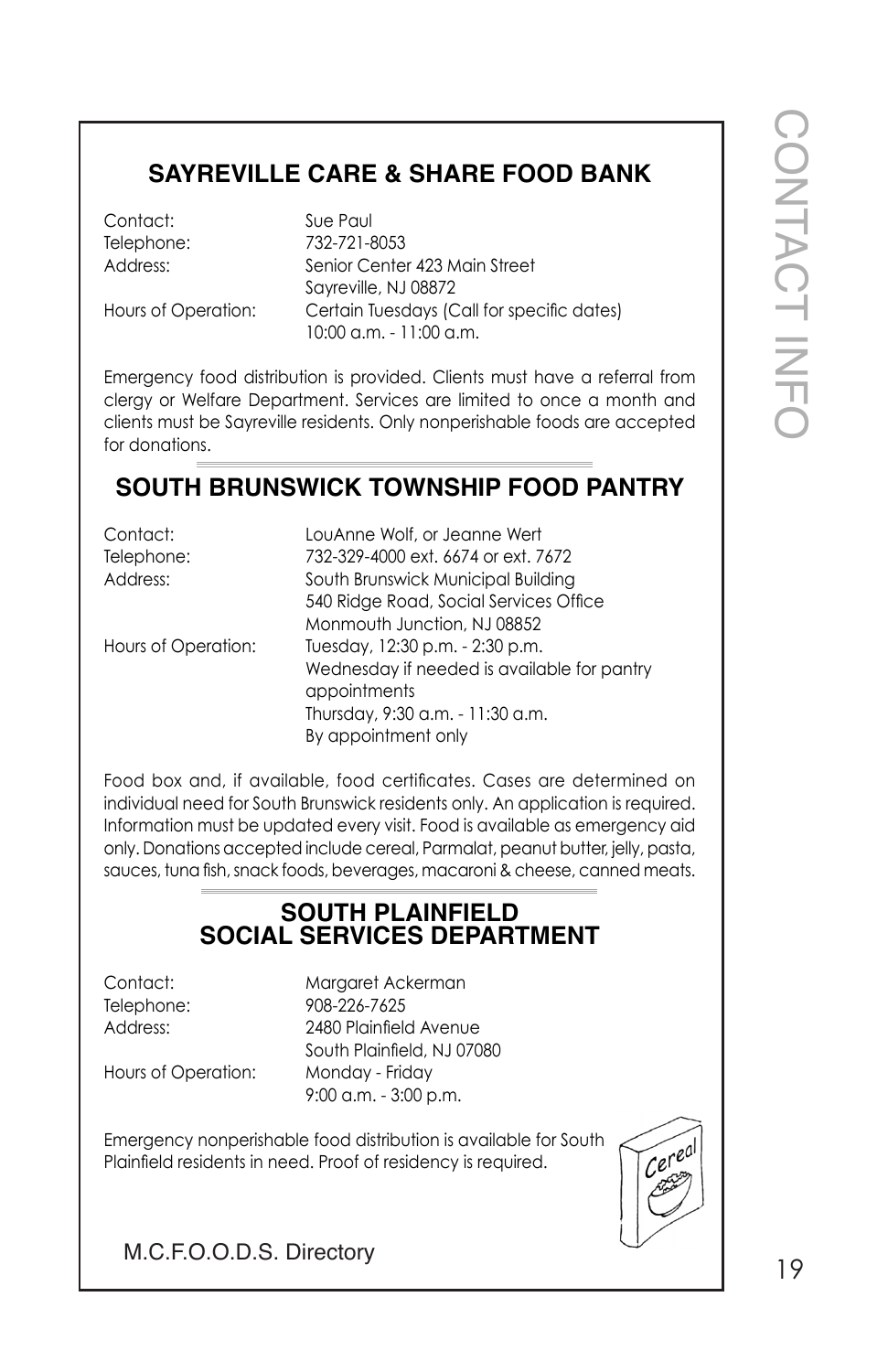## **SOUTH RIVER FOOD BANK**

Contact: Debra A. Jones Telephone: 732-257-1999 ext. 118 Address: 55 Reid Street South River, NJ 08882 Hours of Operation: Every Wednesday 10:00 a.m. – Noon

Nonperishable food is provided to needy South River residents. Two proofs of South River residency must be provided and services are limited to once a month. Emergency financial assistance for housing and utilities is determined on a case by case basis.

### **ST. CECELIA'S FOOD PANTRY**

| Theresa Borg<br>732-283-0150 ext. 23                     |
|----------------------------------------------------------|
| St. Cecelia's School Basement                            |
| 45 Wilus Way<br>Iselin, NJ 08830                         |
| Tuesday<br>10:00 a.m. to 2:00 p.m. (by appointment only) |
|                                                          |

Emergency food is available. A registration form must be completed and you will be required to show some ID and a proof of income (driver license, social security card, utility bill, pay stub or letter from SSI). Food is available once a month for Woodbridge residents.

## **ST. FRANCIS CATHEDRAL SOCIAL CONCERNS**

| Contact:            | Josepha Flanigan                       |
|---------------------|----------------------------------------|
| Telephone:          | 732-548-0100 x 225 for Social Concerns |
| Address:            | 45 Library Place                       |
|                     | Metuchen, NJ 08840                     |
| Hours of Operation: | Monday - Thursday                      |
|                     | $9:30$ a.m. $-11:30$ a.m.              |

Emergency food distribution is available.

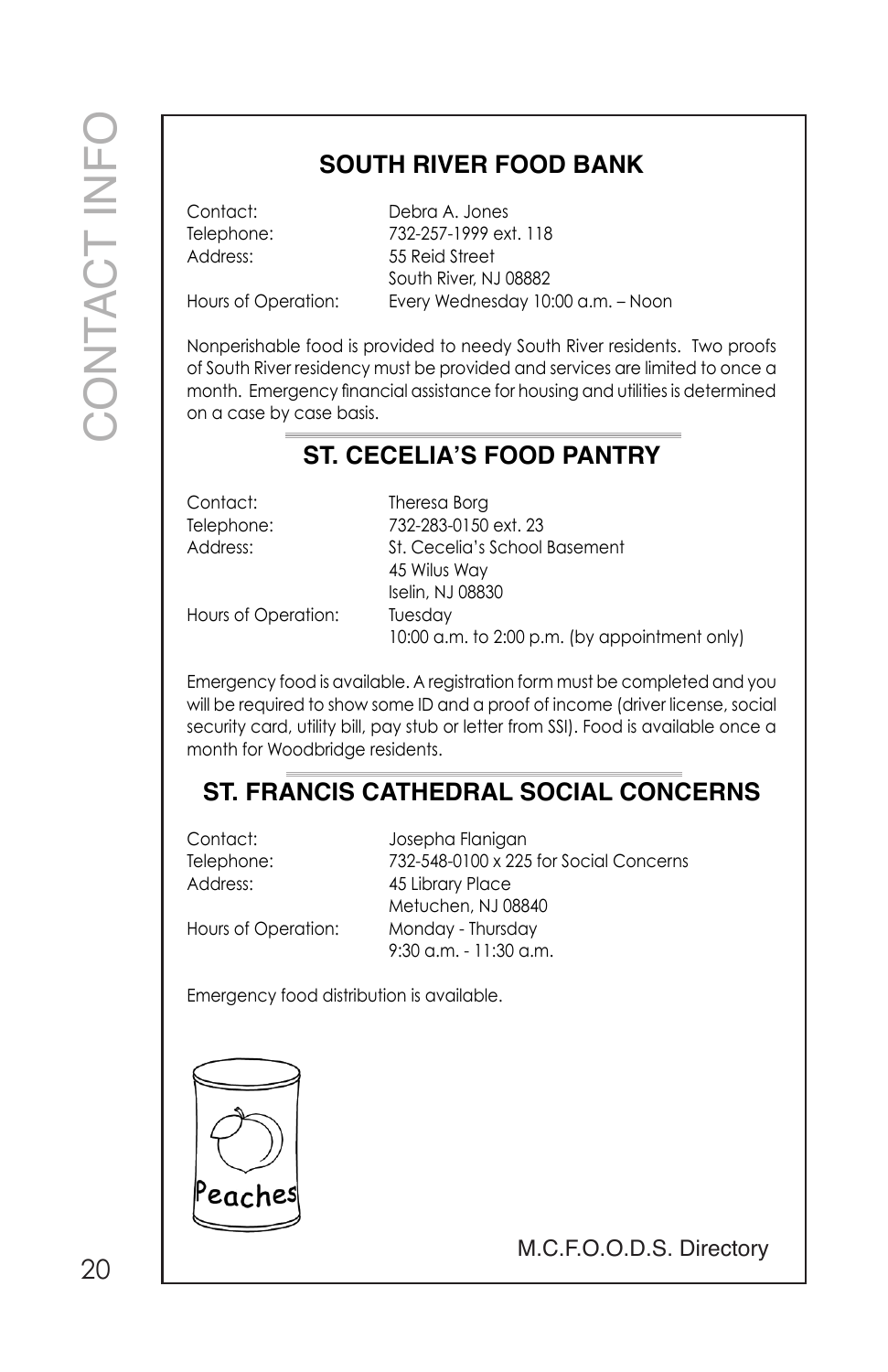#### **ST. GEORGE'S CHURCH**

Contact: Kristen Tabert Telephone: 732-521-0169<br>Address: 56 Main Stree 56 Main Street Helmetta, NJ 08828 Website: www.stgeorgeshelmetta.org<br>Hours of Operation: Tuesday and Thursday Tuesday and Thursday 10:00 a.m. - 12:00 p.m.

Nonperishable food is available to anyone in need.

#### **ST. JAMES EMERGENCY FOOD PANTRY**

Contact: Peggy Catalano Telephone: 732-636-4310 or 732-636-6343 Address: 174 Grove Street Woodbridge, NJ 07095 Hours of Operation: Tuesday, Wednesday and Thursday 9:00 a.m. - 11:00 a.m. Thursday, 7:00 p.m. - 8:30 p.m.

Emergency food is provided once a month. Must show proof of residence in Woodbridge Township and proof of income. Food and monetary donations accepted.

#### **ST. JOHN THE BAPTIST CHURCH, SOCIETY OF ST. VINCENT DE PAUL**

Contact: Gary Schuller

Telephone: 732-545-6701 Address: 29 Abeel Street New Brunswick, NJ 08901 Hours of Operation: Wednesday & Saturday 10:00 a.m. - 1:00 p.m.

Emergency food distribution is provided. Need must be established under TEFAP guidelines. Food may be picked up weekly.

#### **ST. JOSEPH'S PARISH, SOCIETY OF ST. VINCENT DE PAUL FOOD PANTRY**

Contact: Jim O'Donnell Telephone: 732-541-6003 Address: 55 High Street Carteret, NJ 07008 Hours of Operation: Every 3rd Saturday 9:30 a.m. - 10:30 a.m.

M.C.F.O.O.D.S. Directory Nonperishable food items available to Carteret residents in need. Proof of residency is required.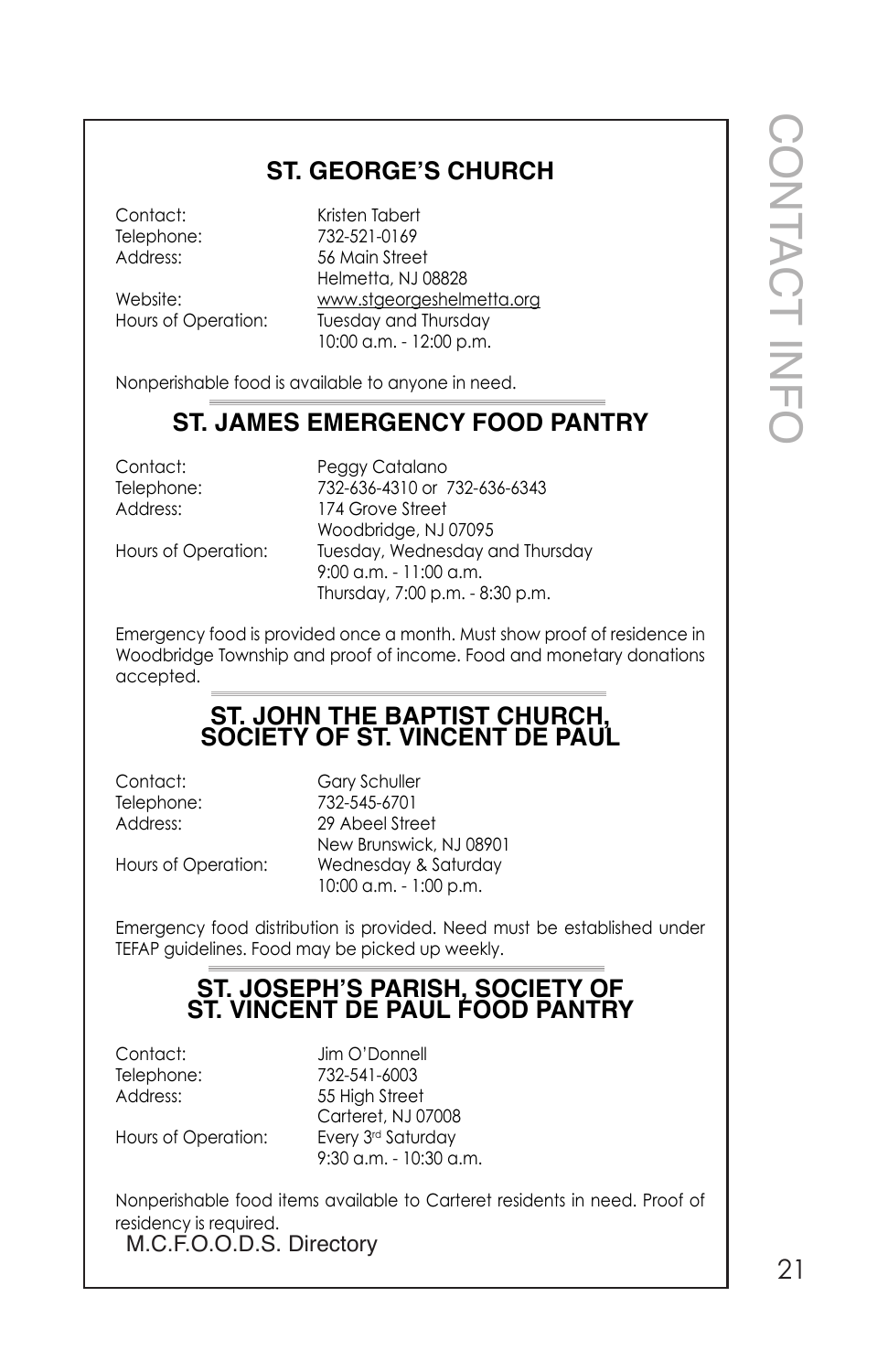# **ST. LAWRENCE, SOCIETY OF ST. VINCENT DEPAUL FOOD PANTRY**

Contact: Joseph Mondello Telephone: 732-566-1093 Address: 109 Laurence Parkway Laurence Harbor, NJ 08879 Hours of Operation: Mondays and Saturdays 8:30 a.m. – 10:00 a.m.

Approximately 1 week of emergency food items are available to anyone in need. Holiday baskets are also prepared for Christmas, Easter and Thanksgiving

#### **ST. MARY'S CHURCH FOOD PANTRY**

Contact: Stan Kusic

Telephone: 732-721-7418 (24-hour hotline) Address: 256 Augusta Street South Amboy, NJ 08879 Hours of Operation: 4<sup>th</sup> Saturday of the month 8:30 a.m. - 10:00 a.m.

Emergency food distribution is provided to residents of South Amboy, Sayreville and Old Bridge. Proof of residency is required.

## **ST. PAUL'S EVANGELICAL LUTHERAN CHURCH**

Contact: Church Office Telephone: 732-287-0888 Address: 445 Old Post Road Edison, NJ 08817 Hours of Operation: Monday - Friday 9:30 a.m. - 12:30 p.m.

Nonperishable canned foods are available on an emergency basis. Services are limited to once a month.

#### **ST. PETER'S EPISCOPAL CHURCH**

Contact: Alice Ryan

Telephone: 732-967-4883 Address: Main Street & DeVoe Avenue Spotswood, NJ 08884 Website: http://www.stpetersspotswood.org/cohm.htm Hours of Operation: Wednesdays 6:00 p.m. - 7:00 p.m.

Free supper to anyone needing a meal and/or fellowship.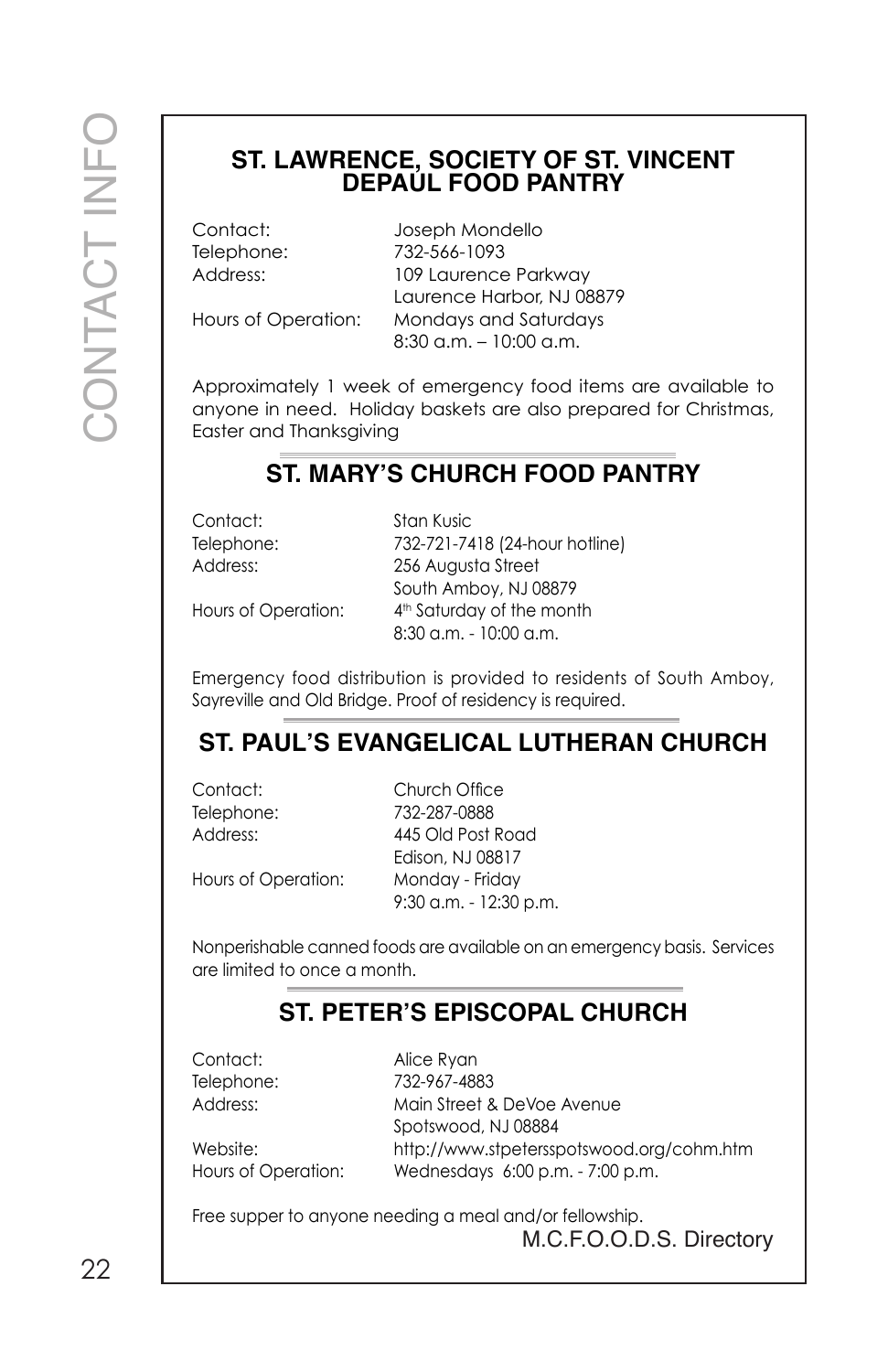# **ST. PETER'S EPISCOPAL CHURCH, PETER'S PANTRY**

Contact: Deacon Kathy DeJohn Telephone: 732-826-1594 Address: 183 Rector Street Perth Amboy, NJ 08861 Hours of Operation: Monday, 5:00 p.m. - 7:00 p.m. Thursday, 10:00 a.m. – 12:00 p.m.

Emergency food is available to Perth Amboy residents. Must provide proof of residence; picture ID, proof of all income (tax return, child support / alimony info, WIC affiliation etc.)

#### **ST. VINCENT DEPAUL, PERTH AMBOY**

| Contact:            | Jerry Yaros or Joe Serrao       |
|---------------------|---------------------------------|
| Telephone:          | 732-548-4317 or 732-254-4153    |
| Address:            | 295 Barclay Street              |
|                     | Perth Amboy, NJ 08861           |
| Hours of Operation: | Saturday, 9:45 a.m. -12:45 p.m. |

Emergency food available for those in need.

#### **SUYDAM STREET REFORMED CHURCH**

Contact: Virginia Previte Telephone: 732-249-6803 Address: 74 Drift Street New Brunswick, NJ 08901 Hours of Operation: Monday and Saturday 9:30 a.m. -11:00 a.m. Sunday 7:30 a.m. - 8:00 a.m. Subject to change

Canned and packaged goods are available through the pantry and bread and pastries are distributed on Sundays. Clients must sign a form, and present a proper ID, adults only. Services are limited to once a month. Donations accepted include canned and packaged goods.

## **TABERNACLE BAPTIST CHURCH**

Contact: Mrs. Mary Graham Telephone: 732-545-6617 Address: 239 George Street New Brunswick, NJ 08901 Hours of Operation: 2<sup>nd</sup> and 4<sup>th</sup> Wednesday 11:30 a.m. - 1:00 p.m.



CONTACT CONTACT INFO

M.C.F.O.O.D.S. Directory 23

Emergency food is provided to the hungry and homeless.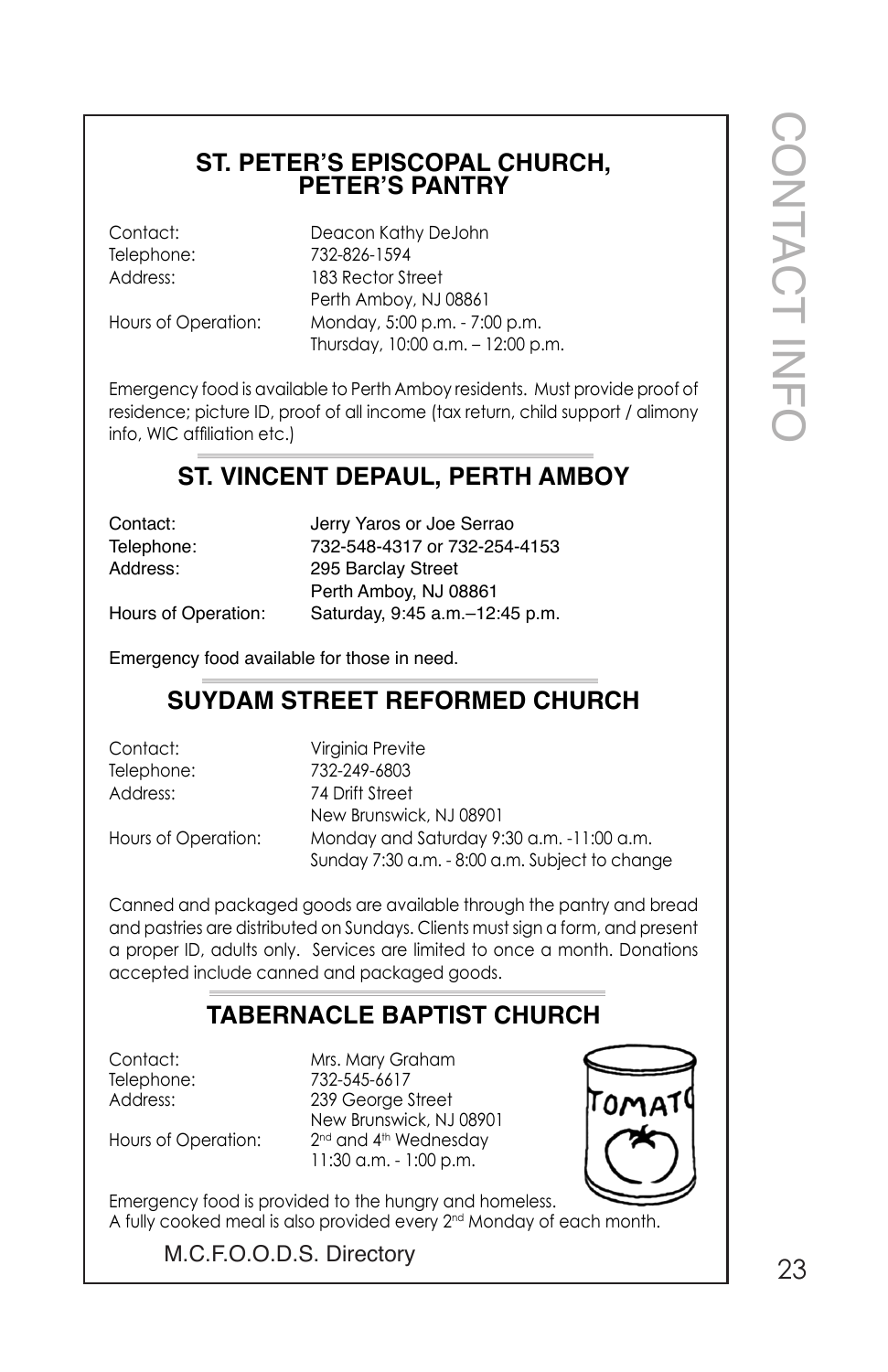## **THE CRISIS ROOM AT ALDERSGATE**

Contact: Diane Hutchins Telephone: 732-257-9920 Help Line Address: 568 Ryders Lane East Brunswick, NJ 08816 Hours of Operation: Tuesday and Friday, 12:30 p.m. - 3:00 p.m. Sunday, 1:00 p.m. -3:00 p.m.

Emergency food and clothing are provided to those in need. Referral is required for assistance. Limited financial assistance is also available, however you must have a referral from another agency.

#### **THE MOVING FORWARD SELF HELP CENTER OF NEW BRUNSWICK**

| Contact:            | Lucy Buckner, Manager                  |
|---------------------|----------------------------------------|
| Telephone:          | 732-309-6877 or 732-317-3893           |
| Address:            | 35 Elizabeth Street, Suite 2B          |
|                     | New Brunswick, NJ 08901                |
| Hours of Operation: | Monday - Friday, 3:00 p.m. - 7:00 p.m. |
|                     | Saturday, 11:00 p.m. - 6:00 p.m.       |

Food pantry, socialization, rap groups, recreation and advocacy are available. Eligibility is restricted to adults age 18 or older with mental health issues or other special needs in Middlesex County.

#### **TRINITY DELIVERANCE TABERNACLE CHURCH FOOD PANTRY**

| Contact:            | Reverend Frederick Broughton, Marilyn Broughton |
|---------------------|-------------------------------------------------|
| Telephone:          | 732-429-6088                                    |
| Address:            | 450 New Market Road                             |
|                     | Piscataway, NJ 08854                            |
| Hours of Operation: | 2nd and 4th Sunday of each month                |
|                     | $2:00$ p.m. $-5:00$ p.m.                        |

Emergency food and services to the community are available to Middlesex County residents.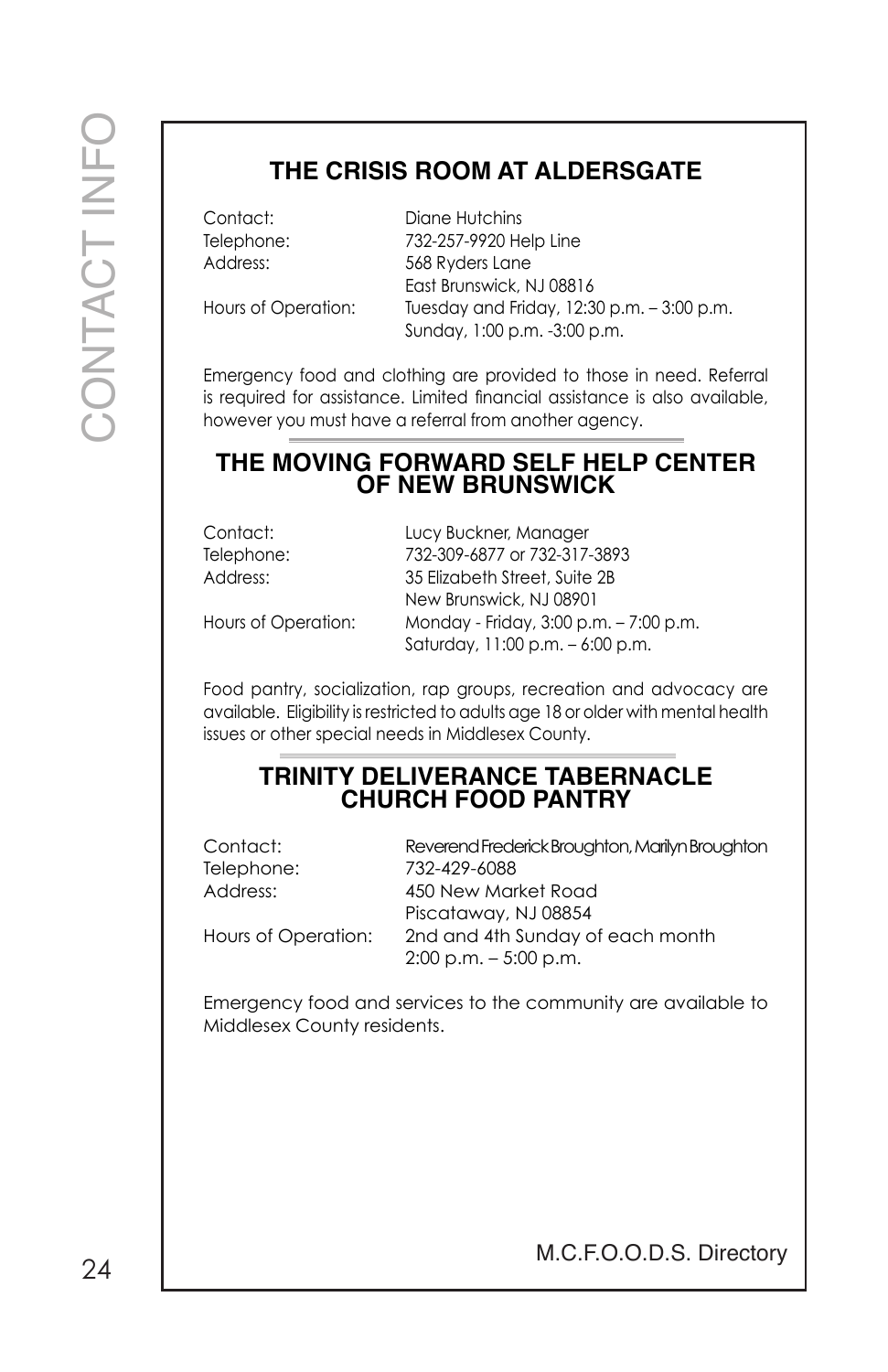## **TRINITY EPISCOPAL CHURCH FOOD PANTRY**

| Contact:            | Carroll Thomas                              |
|---------------------|---------------------------------------------|
| Telephone:          | 732-634-7422 x 4 (Parish Office)            |
|                     | Monday or Tuesday 9:00 a.m. -1:00 p.m. ONLY |
| Address:            | <b>Trinity Church</b>                       |
|                     | 650 Rahway Avenue                           |
|                     | Woodbridge, NJ 07095                        |
| Website:            | www.trinitywoodbridge.org                   |
| Hours of Operation: | Thursdays (Red Building)                    |
|                     | 10:00 a.m. - 11:00 a.m. ONLY                |

A three-day supply of emergency food is provided on a once a month basis. Please call on above days, speaking clearly, so that food packages may be prepared ahead for Thursday pick up. If you are unable to come in call before 11:00 am on Thursday to the parish office at x 10.

## **TRINITY EPISCOPAL CHURCH SOUP KITCHEN**

| Contact:            | Fr. Counselman                     |
|---------------------|------------------------------------|
| Telephone:          | 732-634-7422 ext. 3                |
| Address:            | Trinity Church, 650 Rahway Avenue  |
|                     | Woodbridge, NJ 07095               |
| Website:            | www.trinitywoodbridge.org          |
| Hours of Operation: | Fridays, $11:00$ a.m. $-1:00$ p.m. |

A substantial hot lunch is provided to anyone who shows up - no questions asked.

#### **UNION BAPTIST CHURCH OF SOUTH RIVER INC., JOSHUA FOOD PANTRY & COMMUNITY RESOURCE CENTER**

Contact: Dawn Broughton, Director of Church Administration & Operations Telephone: 732-651-2770 Address: 76 Washington Street South River, NJ 08882 Hours of Operation: 1st and 3rd Thursday 9:30 a.m. to 11:30 a.m. 1st and 3rd Saturday 9:30 a.m. to 11:30 a.m.

A soup kitchen and food pantry provides services to any Middlesex County resident in need. Community based outreach services are also available to help individuals in need find appropriate resources.

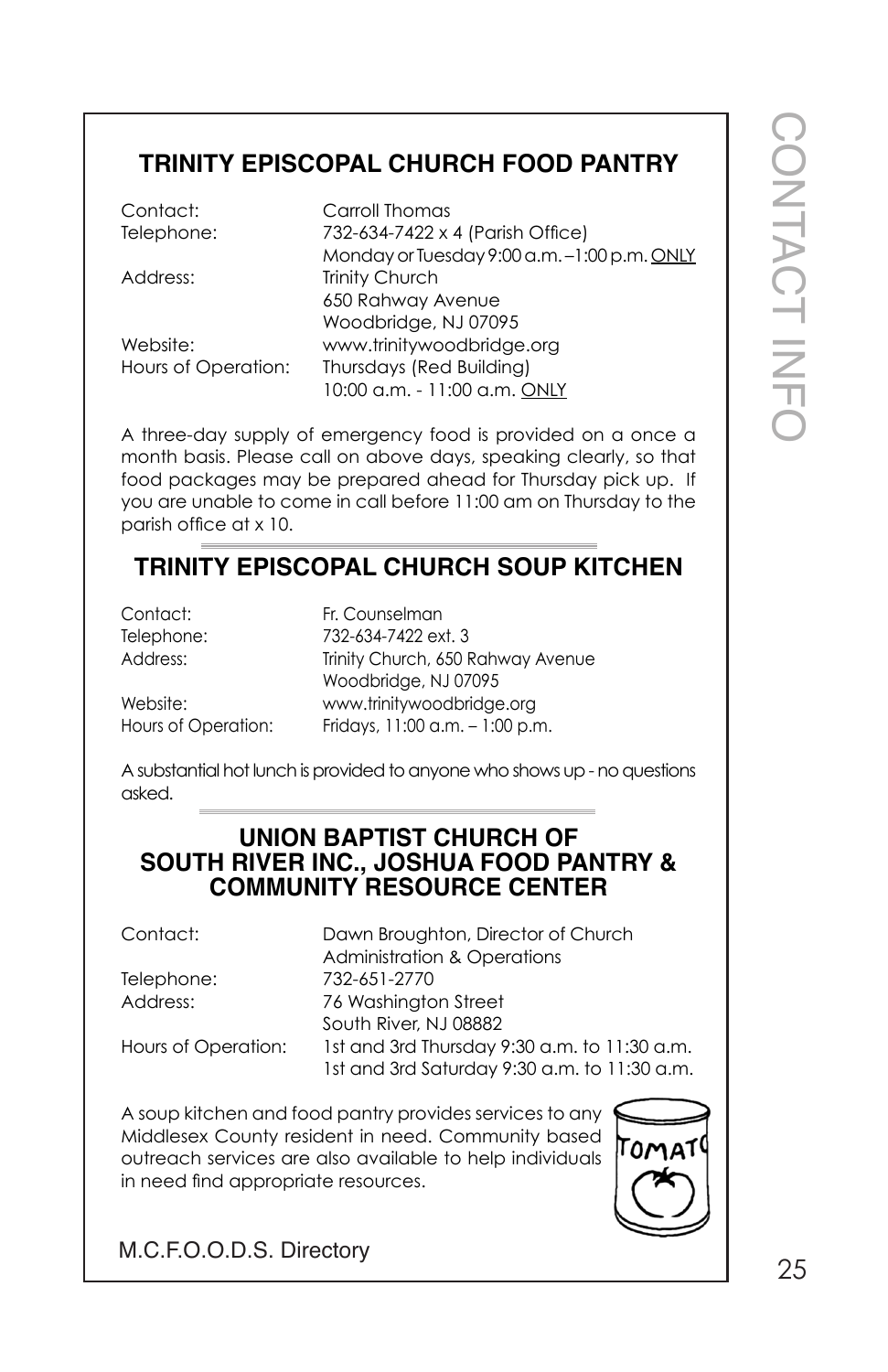| NUTRITION PROJECT FOR THE ELDERLY<br>Anyone 60 and over is welcome at the following sites: |                                                                                                                                 |  |
|--------------------------------------------------------------------------------------------|---------------------------------------------------------------------------------------------------------------------------------|--|
| Site 1:                                                                                    | Manager: Mary Ann Detres<br>732-541-6221<br>Thomas J. Deverin Community Center<br>100 Cooke Avenue<br>Carteret, NJ 07008        |  |
| Site 2:                                                                                    | Manager: Damaris Santiago<br>732-442-0930<br>Alexander J. Jankowski Community Center<br>1 Olive Street<br>Perth Amboy, NJ 08861 |  |
| $\text{Site } 3:$                                                                          | Manager: Vicky Passamonte<br>732-254-4299<br>Sayreville Senior Center<br>423 Main Street<br>Sayreville, NJ 08872                |  |
| Site 4:                                                                                    | Manager: Debbie Cerverizzo<br>732-452-0377<br><b>Edison Senior Center</b><br>2963 Woodbridge Avenue<br>Edison, NJ 08817         |  |
| Site $5:$                                                                                  | Manager: Keri Edwards<br>732-743-9844<br>Piscataway Senior Center<br>700 Buena Vista Boulevard<br>Piscataway, NJ 08854          |  |
|                                                                                            | M.C.F.O.O.D.S. Directory                                                                                                        |  |

26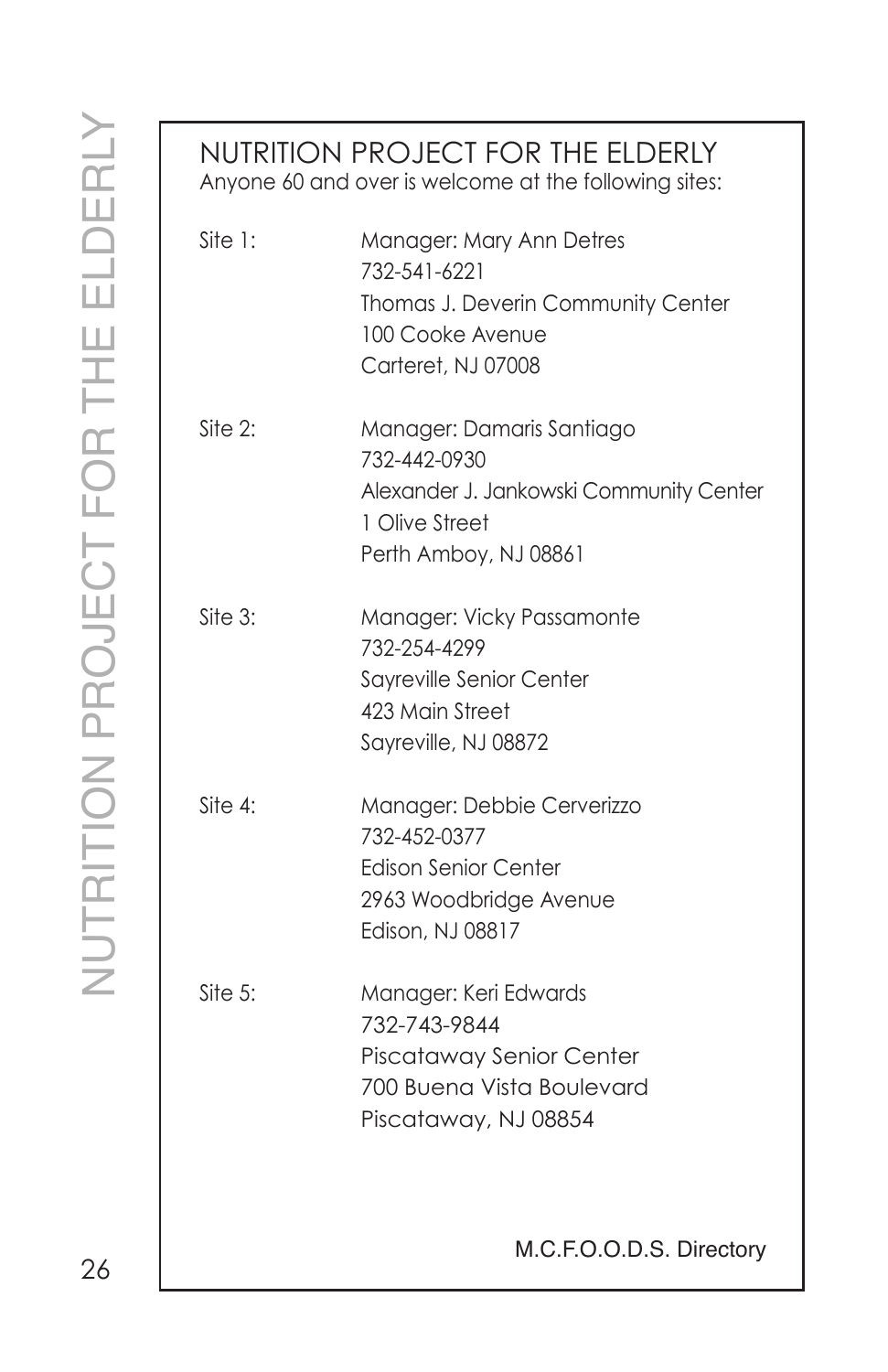| Site 6:                   | Manager: Karen Delikat                                                                               |                  |
|---------------------------|------------------------------------------------------------------------------------------------------|------------------|
|                           | 732-329-6171                                                                                         |                  |
|                           | South Brunswick Senior Center                                                                        |                  |
|                           | 540 Ridge Road                                                                                       |                  |
|                           | Monmouth Junction, NJ 08852                                                                          |                  |
|                           |                                                                                                      |                  |
| Site 7:                   | Manager: Jill Ostman                                                                                 |                  |
|                           | 732-607-1582                                                                                         |                  |
|                           | Old Bridge Senior Center                                                                             |                  |
|                           | 1 Old Bridge Plaza                                                                                   |                  |
|                           | Old Bridge, NJ 08857                                                                                 |                  |
| <b>Division Director:</b> |                                                                                                      | UTRITION PROJECT |
|                           | Ms. Laila M. Cuane                                                                                   |                  |
|                           | Middlesex County                                                                                     |                  |
|                           | Department of Senior Services                                                                        |                  |
|                           | 732-745-2062 or 732-745-3295                                                                         |                  |
|                           |                                                                                                      |                  |
|                           | Round-trip transportation available to all sites.                                                    |                  |
|                           | Home-delivered meals available for mobility-impaired.<br>Suggested Meal Donation: Congregate: \$2.25 |                  |
| Home Delivered: \$2.75    |                                                                                                      |                  |
|                           |                                                                                                      |                  |
|                           |                                                                                                      |                  |
|                           |                                                                                                      |                  |
|                           |                                                                                                      |                  |
|                           |                                                                                                      |                  |
|                           |                                                                                                      |                  |
|                           |                                                                                                      |                  |
|                           |                                                                                                      |                  |
|                           |                                                                                                      |                  |
|                           |                                                                                                      |                  |
|                           |                                                                                                      |                  |
|                           |                                                                                                      |                  |
|                           |                                                                                                      |                  |
| M.C.F.O.O.D.S. Directory  |                                                                                                      |                  |
|                           |                                                                                                      | 27               |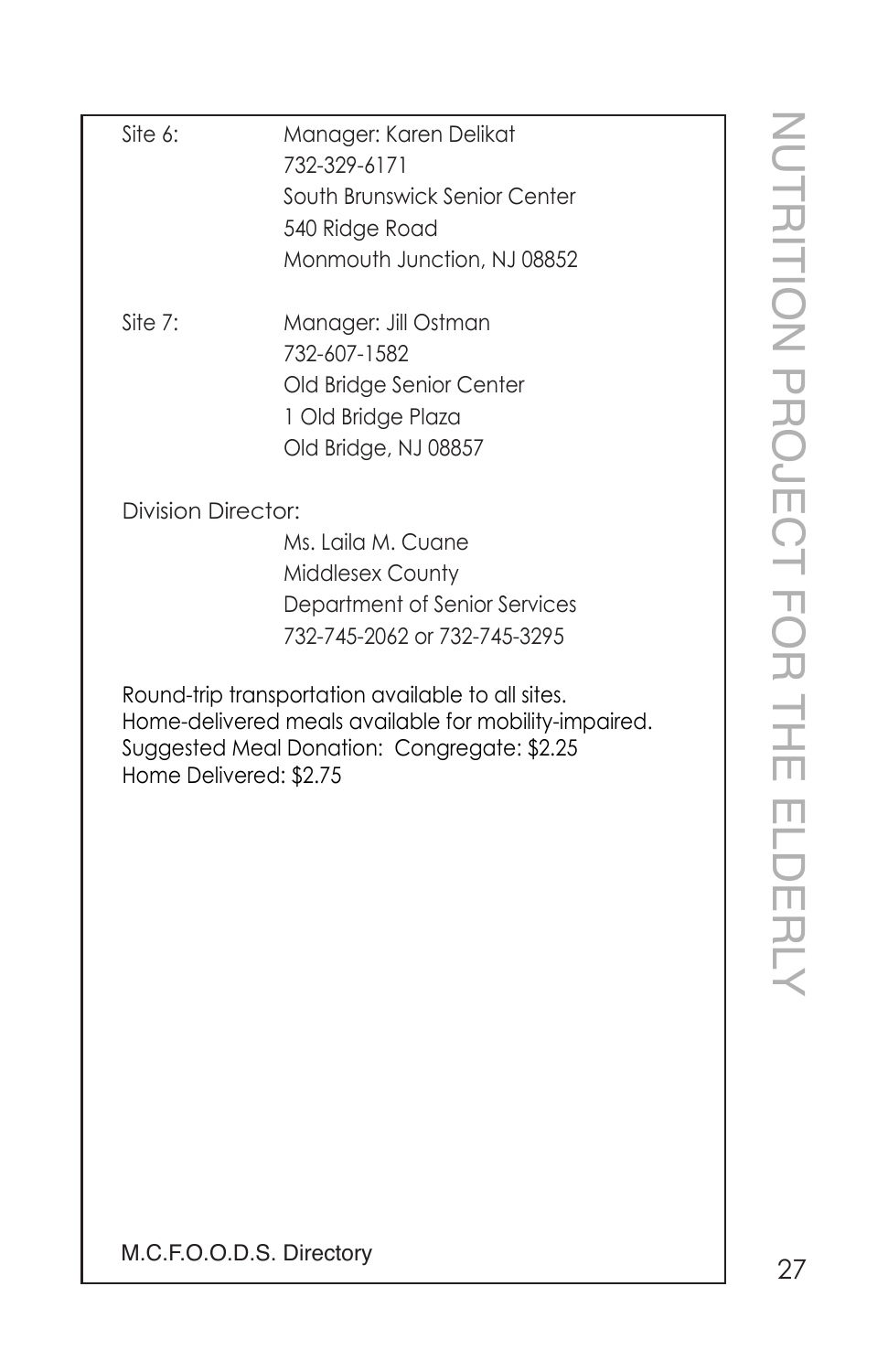## ANGEL FOOD NETWORK

#### **ANGEL FOOD NETWORK**

#### **Blessings by the box - It's both a Bargain and a Blessing!**

Angel Food is available in a quantity that can fit into a medium-sized box at \$30 per unit. Each month's menu is different than the previous month and consists of both fresh and frozen items with an average retail value of approximately \$60. Comparison shopping has been done across the country in various communities using a wide range of retail grocery stores and has resulted in the same food items costing from between \$42 and \$78.

 Generally, one unit of food assists in feeding a family of four for about one week or a single senior citizen for almost a month.The food is all the same high quality one could purchase at a grocery store. There are no second-hand items, no damaged or out-dated goods, no dented cans without labels, no day-old breads and no produce that is almost too ripe.

 Also offered are specialty boxes such as steaks, chicken and pork. Many participants in this bonus program appreciate the expanded choices. Additionally, there is no limit to the number of units or bonus foods an individual can receive, and there are no applications to complete or qualifications to which participants must adhere. Angel Food Ministries also participates in the U.S. Food Stamp program, using the Off-Line Food Stamp Voucher system.

 Please see the website for additional information about the program, how to get food and how to become a host site. Angel Food Network http://www.angelfoodministries.com/ The following organizations are current host sites.

Current Host Sites in Middlesex County:

METUCHEN .................................First Baptist Church of Metuchen 732-548-4279 848-203-1355 MIDDLESEX....... Christian Life Church & Compassion New Jersey 732-560-5800 MONMOUTH JUNCTION.....South Brunswick Christian Fellowship 732-940-1101 PERTH AMBOY... Cathedral Community Development Corporation 732-826-8207 PISCATAWAY... North Stelton Economic Development Corporation 732-662-5966 908-803-2331 28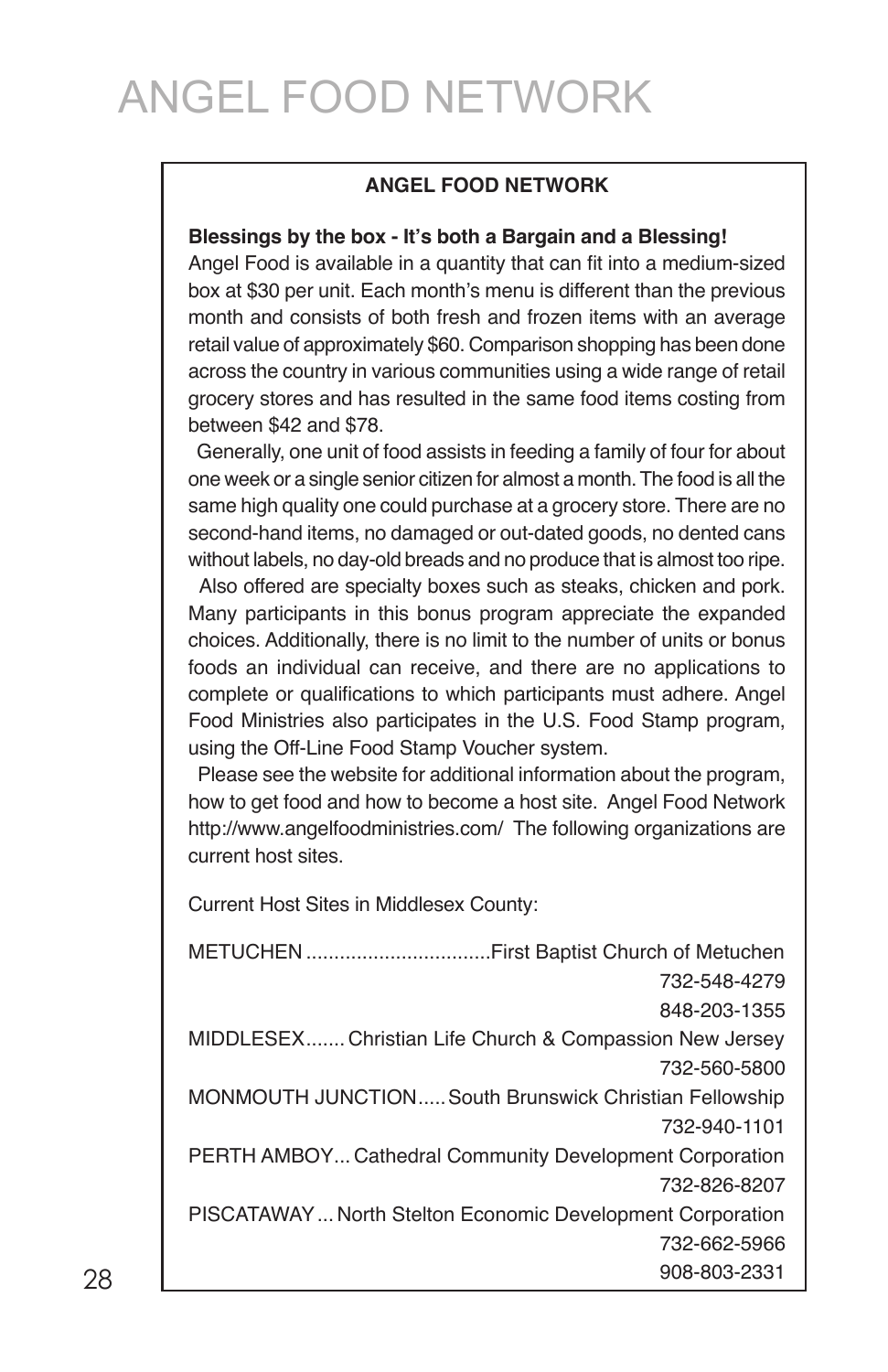# QUESTIONNAIRE

If your organization is interested in becoming a part of the M.C.F.O.O.D.S. network, please complete the form below and mail it to:

## M.C.F.O.O.D.S.

c/o 101 Interchange Plaza Cranbury, NJ 08512 Fax: 609-655-4748 or Email: ja@mciauth.com

| Location of Emergency Food (if different from mailing address):     |
|---------------------------------------------------------------------|
|                                                                     |
|                                                                     |
|                                                                     |
| Phone Number for Contact Person if Different:                       |
|                                                                     |
|                                                                     |
|                                                                     |
|                                                                     |
|                                                                     |
|                                                                     |
| Eligibility Requirements for those you serve. (Documents required,  |
| age limitations, times of use per month, etc.)                      |
|                                                                     |
|                                                                     |
| Are you a registered $501(c)3?$<br><u>NY ANI</u>                    |
| Are you a member of the Community Food Bank of NJ?:                 |
| Please provide a signature authorizing publication of above         |
| information in a directory to be used as a referral tool by private |
| and governmental agencies in Middlesex County.                      |
| 1683<br>Signature, Title and Date                                   |
|                                                                     |